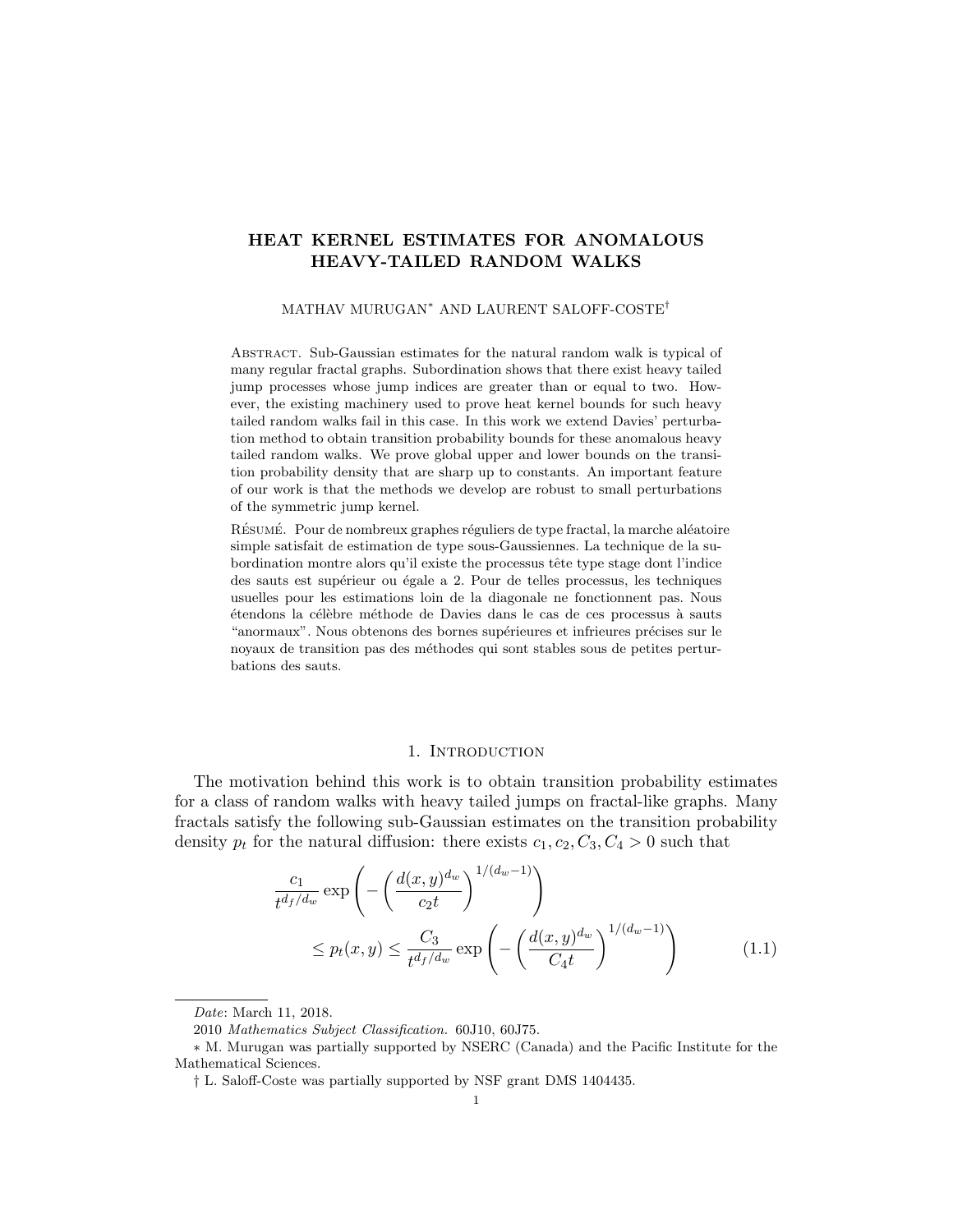for all points  $x, y$  in the underlying space and for all times  $t > 0$  [\[3,](#page-24-0) [12,](#page-25-0) [5,](#page-25-1) [32,](#page-26-0) 35. The parameters  $d_f, d_w > 0$  are intrinsic and depend on the geometry of the underlying space. Sub-Gaussian estimates similar to  $(1.1)$  were obtained in the discrete time setting for the nearest neighbor walks on fractal like graphs [\[4,](#page-25-2) [34,](#page-26-2) [31,](#page-26-3) [30,](#page-26-4) [10,](#page-25-3) [6\]](#page-25-4). A precise formulation of these sub-Gaussian estimates for graphs is provided in  $USG(d_f, d_w)$  $USG(d_f, d_w)$  and  $LSG(d_f, d_w)$  $LSG(d_f, d_w)$  in Section [3.1.](#page-22-2)

If  $\mathcal L$  denotes the generator of a diffusion whose heat kernel satisfies the sub-Gaussian estimate [\(1.1\)](#page-0-0), then for any  $\beta \in (0, d_w)$ , the operator  $-(-\mathcal{L})^{\beta/d_w}$ , is the generator of a non-local Dirichlet form, and its heat kernel admits the estimate

<span id="page-1-0"></span>
$$
p_t(x,y) \asymp \frac{1}{t^{d_f/\beta}} \left(1 + \frac{d(x,y)}{t^{1/\beta}}\right)^{-(d_f+\beta)}
$$
(1.2)

for all times t and for all points  $x, y$  in the underlying space (see, for example, [\[42\]](#page-26-5), [\[36\]](#page-26-6), [\[26,](#page-25-5) Lemma 5.4]). Here  $\approx$  means that the ratio between both sides of the expression is bounded above and below by finite positive constants that do not depend on  $x, y, t$ . Estimates similar to  $(1.2)$  can be established using subordination in the discrete time context as well [\[40,](#page-26-7) Section 5]. Furthermore, it was shown in [\[29\]](#page-26-8) that [\(1.1\)](#page-0-0) and [\(1.2\)](#page-1-0) exhaust all possible two-sided estimates of heat kernels of self-similar type. We call the parameter  $\beta$  in [\(1.2\)](#page-1-0) the jump index.

Obtaining estimates of the form  $(1.2)$  for the case  $\beta \in (0, 2)$  has received much attention recently, both in the context of continuous time jump processes (see, for example,  $[16, 17, 9, 11]$  $[16, 17, 9, 11]$  $[16, 17, 9, 11]$  $[16, 17, 9, 11]$  $[16, 17, 9, 11]$  $[16, 17, 9, 11]$  and discrete time heavy tailed random walks (see  $[14, 39]$  $[14, 39]$ ). For the case  $\beta \in (0, 2)$ , Davies' method is used to obtain estimates of the form [\(1.2\)](#page-1-0) which are stable under bounded perturbations of the corresponding Dirichlet form. However it is known that the use of Davies' method to obtain the upper bound in [\(1.2\)](#page-1-0) is no longer adequate for the case  $\beta \geq 2$  (see [\[28,](#page-26-10) Section 1], [\[40,](#page-26-7) Remark 1.4(d)]).

Recently characterizations of bounds of the form  $(1.2)$  for the case  $\beta \geq 2$  have been given in [\[28,](#page-26-10) Theorem 2.1 and Theorem 2.3]. However these characterizations rely on probabilistic estimates on the exit times (called survival estimates and tail estimates in [\[28\]](#page-26-10)). It is not known if these survival and tail estimates are stable under bounded perturbation of the jump kernel of the jump process in the continuous time case or the conductance of the heavy tailed random walk in the discrete time case. Therefore there is a need to develop techniques to obtain [\(1.2\)](#page-1-0) that are robust under bounded perturbation of the Dirichlet form for the case  $\beta \geq 2$  – see Example [1](#page-23-0) for a concrete example that compares our result with previous works.

The main goal of the work is to show that the estimate [\(1.2\)](#page-1-0) is stable under bounded perturbation of conductances for a heavy tailed random walk in the case  $\beta \geq 2$ , under some natural hypothesis. This is carried out by modifying the Davies' perturbation method using a cutoff Sobolev inequality. We extend the techniques developed in [\[41\]](#page-26-11) to a non-local setting. Although our work concerns discrete time heavy tailed random walks, we expect that the techniques we develop extends to continuous time jump processes as well. For instance, in the proof of upper bound (see Proposition [3.1\)](#page-13-0), we obtain corresponding continuous time bounds  $-$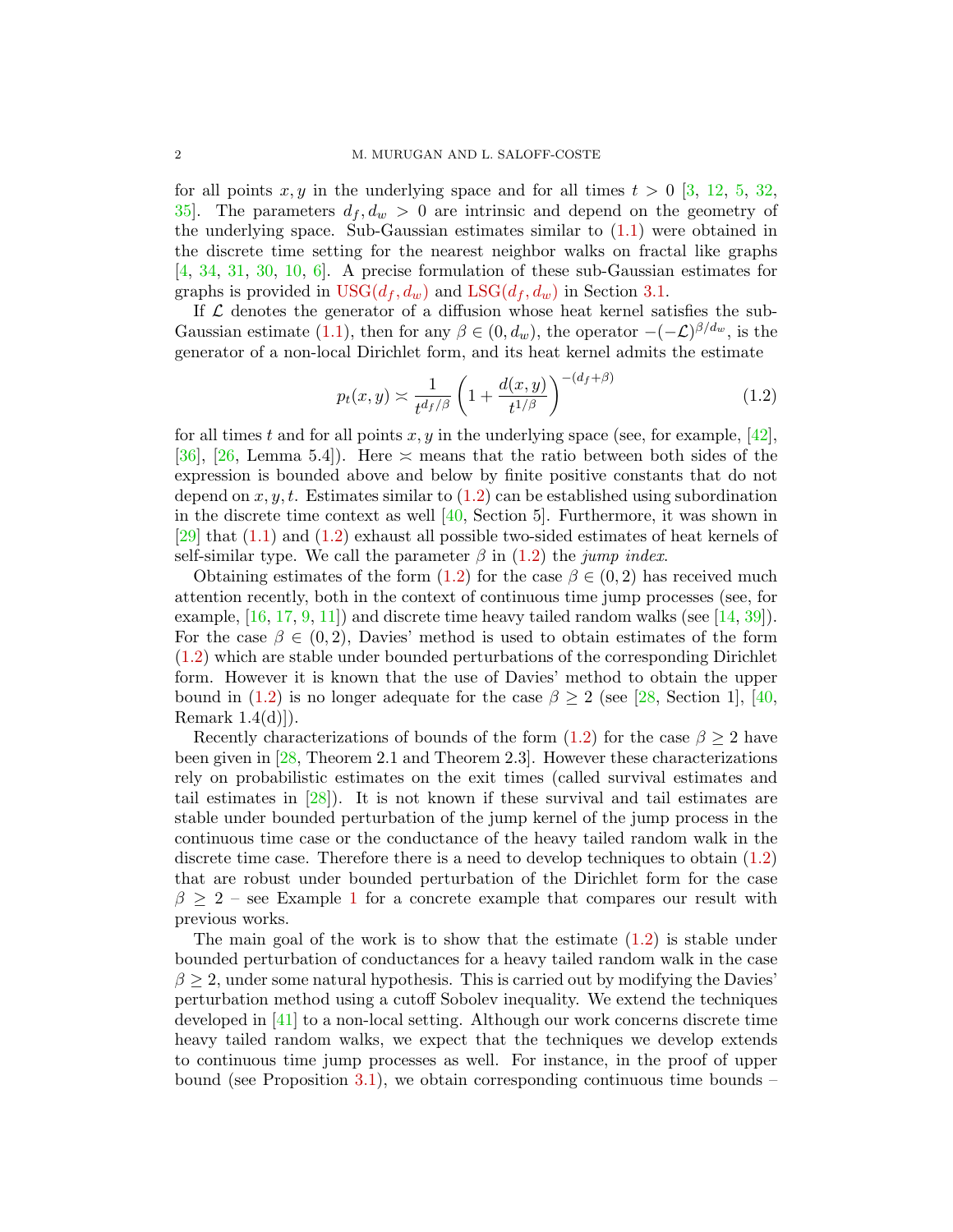cf. [\(3.32\)](#page-19-0). Indeed, the modified Davies' method developed in this work can be implemented for continuous time processes in the metric measure space setting without any new essential difficulties [\[33\]](#page-26-12).

To state the results precisely, we recall some standard notions concerning graphs and Markov chains. Let  $G = (X, E)$  be an infinite, simple, connected, locally finite graph. The elements of the set  $X$  are called vertices. Some of the vertices are connected by an edge, in which case we say that they are neighbors. Let  $d(x, y)$  be the graph distance between points  $x, y \in X$ , that is the minimal number of edges in any edge path connecting x and y. Consider a measure  $\mu$  on X. We sometimes abuse notation and consider  $\mu$  as a function on X by setting  $\mu(x)$  to be  $\mu({x})$ . Denote the metric balls and their measures as follows

$$
B(x,r) := \{ y \in X : d(x,y) \le r \} \quad \text{and} \quad V(x,r) := \mu(B(x,r))
$$

for all  $x \in X$  and  $r \geq 0$ . For convenience, we refer to the graph  $(X, E)$  endowed with the graph distance d and a measure  $\mu$  as a metric measure space  $(X, d, \mu)$ which we call a *vertex weighted graph*. We consider a vertex weighted graph  $(X, d, \mu)$  that satisfies the polynomial volume growth assumption: there exists  $d_f > 0, C_V > 0$  such that

<span id="page-2-2"></span><span id="page-2-0"></span>
$$
C_V^{-1}r^{d_f} \le V(x,r) \le C_V r^{d_f} \qquad \qquad V(d_f)
$$

for all  $r \geq 1$  and for all  $x \in X$ . We use the notation  $\mathbb{N} = \{0, 1, 2, 3, \ldots\}$  and  $\mathbb{N}^* = \{1, 2, 3, \ldots\}.$ 

<span id="page-2-1"></span>**Definition 1.1** (Symmetric Markov operator). We say that  $K : \ell^{\infty}(X) \to \ell^{\infty}(X)$ is a  $\mu$ -symmetric sub-Markov operator on a vertex weighted graph  $(X, d, \mu)$  if there exists a kernel  $k: X \times X \to [0, \infty)$  that satisfies

$$
k(x, y) = k(y, x) \text{ for all } x, y \in X,
$$
  

$$
\sum_{y \in X} k(x, y)\mu(y) \le 1 \text{ for all } x \in X,
$$
  

$$
Kf(x) = \sum_{y \in X} k(x, y)f(y)\mu(y) \text{ for all } x \in X, f \in \ell^{\infty}(X).
$$

If the inequality above is replaced by an equality we say that K is a  $\mu$ -symmetric Markov operator on a vertex weighted graph.

Given a set  $U \subset X$  and a  $\mu$ -symmetric Markov operator K on X with kernel k, we define the  $\mu$ -symmetric sub-Markov operator  $K_U$  as the operator with kernel  $k_U(x, y) = k(x, y) \mathbf{1}_U(x) \mathbf{1}_U(y).$ 

There is a natural random walk  $(Y_n)_{n\in\mathbb{N}}$  on X associated with a  $\mu$ -symmetric Markov operator K with kernel k. The Markov chain  $(Y_n)_{n\in\mathbb{N}}$  is defined by the following one-step transition probability

$$
\mathbb{P}_x(Y_1 = y) := \mathbb{P}(Y_1 = y | Y_0 = x) = k(x, y)\mu(y).
$$

The sub-Markov operator  $K_U$  then corresponds the Markov chain  $(Y_n)$  killed upon exiting U.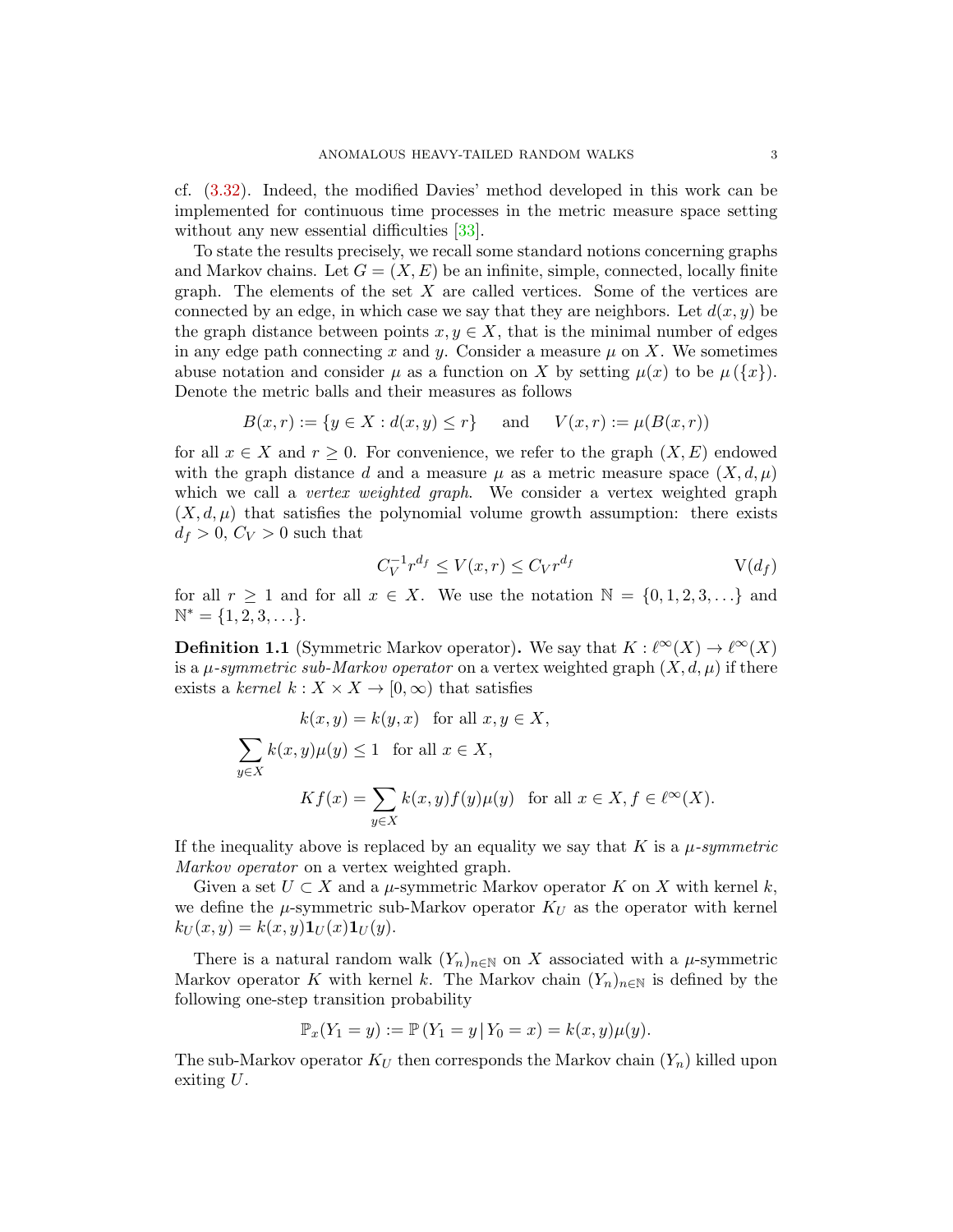We say that a  $\mu$ -symmetric Markov operator K on a vertex weighted graph  $(X, d, \mu)$  satisfies  $J(\beta)$  $J(\beta)$ , if there exists a constant  $C > 0$  such that the corresponding kernel  $k$  satisfies

$$
C^{-1} \frac{1}{(1 + d(x, y))^{d_f + \beta}} \le k(x, y) = k(y, x) \le C \frac{1}{(1 + d(x, y))^{d_f + \beta}} \qquad J(\beta)
$$

for all  $x, y \in X$ , where  $d_f$  is the volume growth exponent given in  $V(d_f)$  $V(d_f)$ . If K satisfies  $J(\beta)$  $J(\beta)$  for some  $\beta > 0$ , then we say that  $\beta$  is the jump index of the random walk driven by  $K$ .

Let  $k_n(x, y)$  denote the kernel of the iterated power  $K^n$  with respect to the measure  $\mu$ . We are interested in obtaining estimates on  $k_n(x, y)$  for all values of  $n \in \mathbb{N}^*$  and for all  $x, y \in X$ . We say that a  $\mu$ -symmetric Markov operator K satisfies [HKP\(](#page-3-1) $d_f$ ,  $\beta$ ), if there is a constant  $C > 0$  such that the iterated kernel  $k_n$ satisfies the estimate

$$
C^{-1} \min \left( \frac{1}{n^{d_f/\beta}}, \frac{n}{(d(x,y))^{d_f+\beta}} \right) \le k_n(x,y) \le C \min \left( \frac{1}{n^{d_f/\beta}}, \frac{n}{(d(x,y))^{d_f+\beta}} \right)
$$
  
HKP $(d_f, \beta)$ 

for all  $x, y \in X$  and for all  $n \in \mathbb{N}^*$ , where  $d_f$  is the volume group exponent given by  $V(d_f)$  $V(d_f)$ . We say that K satisfies UHKP( $d_f$ ,  $\beta$ ), if the iterated kernel  $k_n$  satisfies the upper bound in  $HKP(d_f, \beta)$  $HKP(d_f, \beta)$ . Similarly, we say that K satisfies LHKP( $d_f, \beta$ ), if the iterated kernel  $k_n$  satisfies the lower bound in  $HKP(d_f, \beta)$  $HKP(d_f, \beta)$ . Note that  $HKP(d_f, \beta)$ is same as the bounds described in  $(1.2)$ , since

<span id="page-3-2"></span>
$$
\frac{1}{n^{d_f/\beta}} \left( 1 + \frac{d(x,y)}{n^{1/\beta}} \right)^{-(d_f+\beta)} \le \min\left( \frac{1}{n^{d_f/\beta}}, \frac{n}{(d(x,y))^{d_f+\beta}} \right),\n\min\left( \frac{1}{n^{d_f/\beta}}, \frac{n}{(d(x,y))^{d_f+\beta}} \right) \le 2^{d_f+\beta} \frac{1}{n^{d_f/\beta}} \left( 1 + \frac{d(x,y)}{n^{1/\beta}} \right)^{-(d_f+\beta)}
$$

<span id="page-3-3"></span><span id="page-3-1"></span><span id="page-3-0"></span>.

The goal of this work is to develop methods to obtain the bound  $HKP(d_f, \beta)$  $HKP(d_f, \beta)$ that are robust to small perturbations of Dirichlet form in the sense given by  $J(\beta)$  $J(\beta)$ . Similar to the anomalous diffusion setting [\[41\]](#page-26-11), we rely on a cutoff Sobolev inequality to implement Davies' method. To introduce cutoff Sobolev inequality, we first need to define cutoff functions and energy measure.

**Definition 1.2** (Cutoff function). Let  $U \subset V$  be finite sets in X. We say that  $\phi: X \to \mathbb{R}$  is a cutoff function for  $U \subset V$  if  $\phi \equiv 1$  on  $U$  and  $\phi \equiv 0$  on  $V^{\complement}$ .

**Definition 1.3** (Energy measure). For a  $\mu$ -symmetric Markov operator K with kernel  $k(x, y)$  with respect to  $\mu$ , and for functions  $f, g \in L^{\infty}(X, \mu)$ , we define the energy measure corresponding to  $K$  as the function

$$
\Gamma(f,g)(x) = \frac{1}{2} \sum_{y \in X} (f(x) - f(y))(g(x) - g(y))k(x,y)\mu(y)\mu(x)
$$

for all  $x \in X$ . The function  $\Gamma(f, g)$  can be considered as a (signed) measure where the measure of the singleton  $\{x\}$  is  $\Gamma(f, g)(x)$ .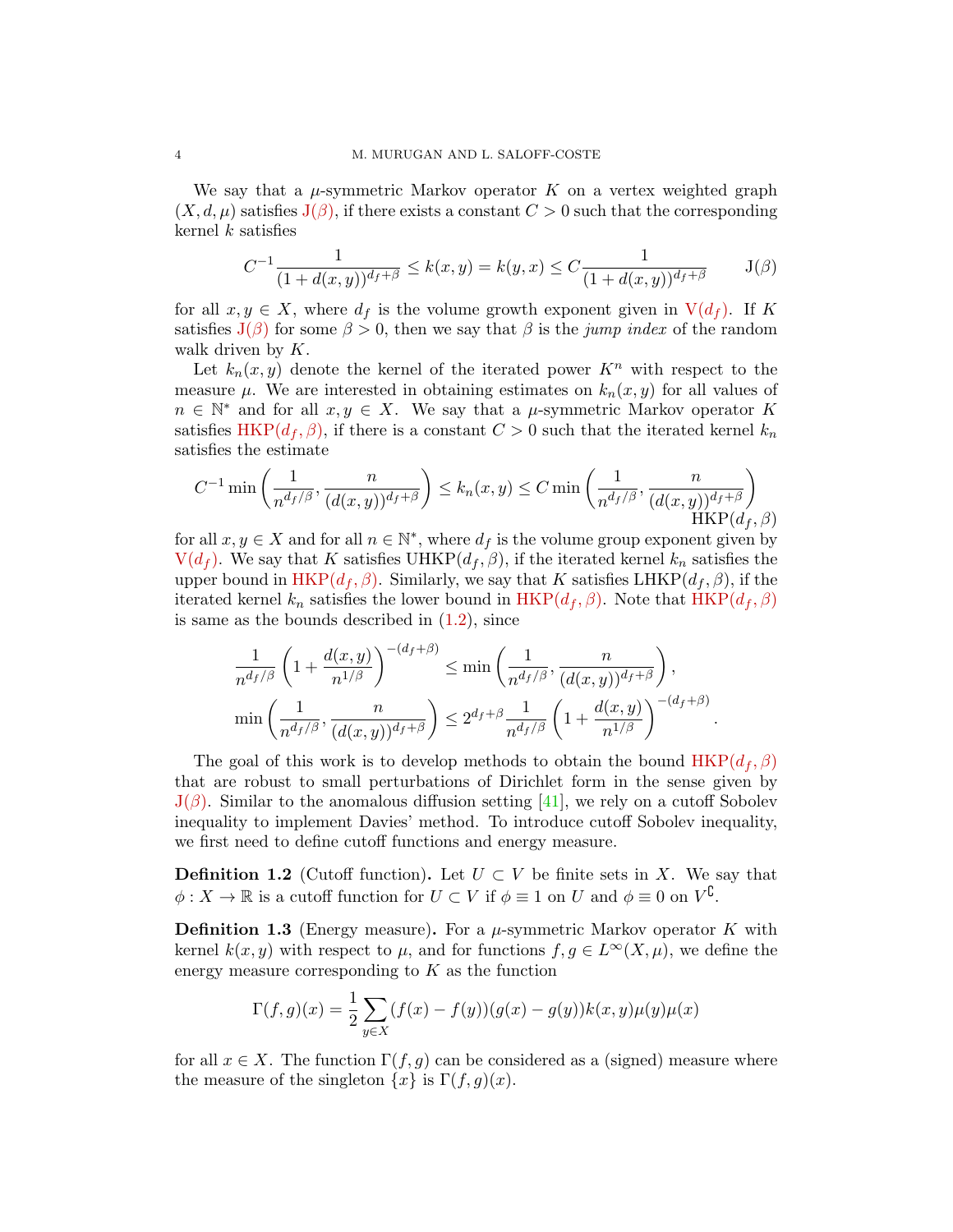We introduce a cutoff Sobolev inequality that plays an important role in ob-taining [HKP\(](#page-3-1) $d_f$ ,  $\beta$ ). Cutoff Sobolev inequalities were first introduced by Barlow and Bass in [\[7\]](#page-25-11) for graphs and then extended by Barlow, Bass and Kumagai [\[9\]](#page-25-8) to metric measure spaces. Recently Andres and Barlow simplified the cutoff Sobolev inequalities in [\[1\]](#page-24-1). We obtain transition probability estimates using the following cutoff Sobolev inequality. The motivation behind studying cutoff Sobolev inequalities in [\[7,](#page-25-11) [9,](#page-25-8) [1\]](#page-24-1) is that they provide a method to obtain sub-Gaussian estimates that is robust to bounded perturbation of the Dirichlet form. We are motivated by similar reasons to formulate a version of cutoff Sobolev inequality for heavy tailed random walks. Our definition below is inspired by the cutoff Sobolev annulus inequality in  $[1]$  and a self-improving property of cutoff Sobolev inequality  $[1]$ , Lemma 5.1].

<span id="page-4-0"></span>**Definition 1.4** (Cutoff Sobolev inequality). Let K be a  $\mu$ -symmetric Markov operator on a vertex weighted graph  $(X, d, \mu)$  and let  $\Gamma$  denote the corresponding energy measure. Let  $\beta \geq 2$ . We say that K satisfies the cutoff Sobolev inequality  $\text{CSJ}(\beta)$  if it satisfies the following property: for any  $x \in X$  and for any  $R, r > 0$ , there exists a cutoff function  $\phi$  for  $B(x, R) \subset B(x, R+r)$  such that

$$
\phi \equiv 1 \quad \text{in } B(x, R + r/2), \tag{1.3}
$$

<span id="page-4-4"></span>
$$
\phi \equiv 0 \quad \text{in } B(x, R + 9r/10)^{\complement}, \tag{1.4}
$$

and for any function  $f \in L^2(X, \mu)$ 

<span id="page-4-1"></span>
$$
\sum_{y \in U} f^{2}(y) \Gamma_{U}(\phi, \phi)(y) \le C_{1} \sum_{y \in U} \Gamma_{U}(f, f)(y) + \frac{C_{2}}{r^{\beta}} \sum_{y \in U} f^{2}(y) \mu(y), \tag{1.5}
$$

where  $U = B(x, R + r) \setminus B(x, R)$  and  $\Gamma_U$  is the energy measure corresponding to the sub-Markov operator  $K_U$ .

The condition  $CSJ(\beta)$  $CSJ(\beta)$  is useful because it preserved under bounded perturbation of the Markov kernel. The appearance of the expression  $r^{\beta}$  in the second term of  $(1.5)$  signifies the role played by  $\beta$  in the space-time scaling relation of the walk.

The main result is the following characterization of  $UHKP(d_f, \beta)$  $UHKP(d_f, \beta)$  using [CSJ\(](#page-4-0) $\beta$ ).

<span id="page-4-2"></span>**Theorem 1.5.** Let  $(X, d, \mu)$  be a vertex weighted graph satisfying  $V(d_f)$  $V(d_f)$  with volume growth exponent  $d_f$ . Let K be  $\mu$ -symmetric Markov operators whose kernel with respect to  $\mu$  satisfies  $J(\beta)$  $J(\beta)$  for some  $\beta \geq 2$ . Then K satisfies [UHKP\(](#page-3-2) $d_f, \beta$ ) if and only if K satisfies  $CSJ(\beta)$  $CSJ(\beta)$ .

As a corollary we show that  $HKP(d_f, \beta)$  $HKP(d_f, \beta)$  is stable under bounded perturbation of the Markov kernel.

<span id="page-4-3"></span>**Corollary 1.6** (Stability of HKP $(d_f, \beta)$ ). Let  $(X, d, \mu)$  be a vertex weighted graph satisfying  $V(d_f)$  $V(d_f)$  with volume growth exponent  $d_f$ . Let  $K_1$  and  $K_2$  be two  $\mu$ symmetric Markov operators whose kernels with respect to  $\mu$  satisfy  $J(\beta)$  $J(\beta)$  for some  $\beta \geq 2$ . Then  $K_1$  satisfies [HKP\(](#page-3-1) $d_f$ ,  $\beta$ ) if and only if  $K_2$  satisfies HKP( $d_f$ ,  $\beta$ ).

In Section [3.1,](#page-22-2) we show how Theorem [1.5](#page-4-2) and Corollary [1.6](#page-4-3) apply to a large family of graphs that satisfy sub-Gaussian estimates for the simple random walk.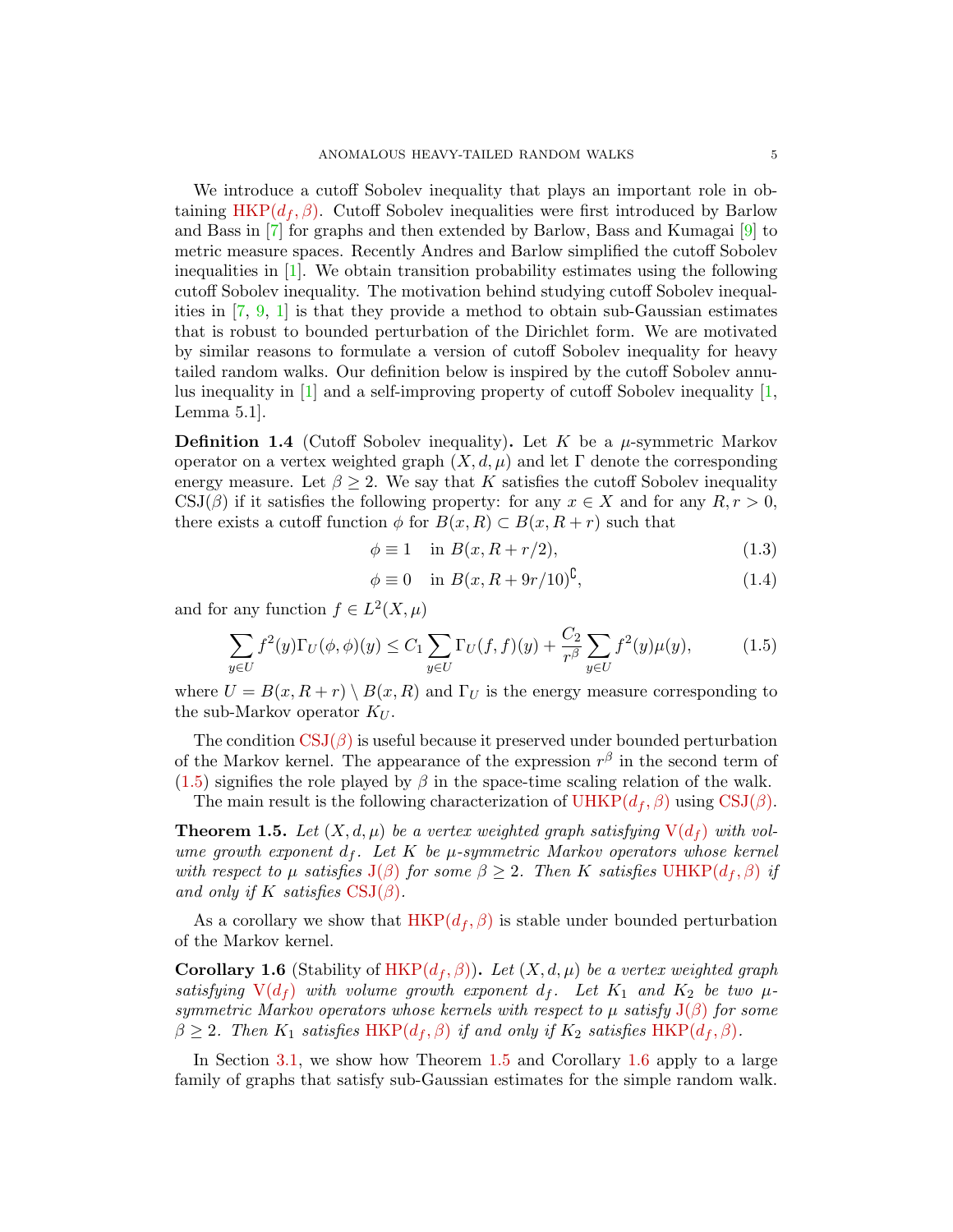<span id="page-5-4"></span>2. Cutoff Sobolev inequalities for heavy-tailed random walks

In this section, we prove the implication  $UHKP(d_f, \beta) \implies \text{CSJ}(\beta)$  $UHKP(d_f, \beta) \implies \text{CSJ}(\beta)$  in Theorem [1.5.](#page-4-2) Then we show a self-improving property of  $CSJ(\beta)$  $CSJ(\beta)$ .

<span id="page-5-0"></span>**Proposition 2.1.** Let  $(X, d, \mu)$  be a vertex weighted graph satisfying  $V(d_f)$  $V(d_f)$ . Let K be a  $\mu$ -symmetric Markov operator satisfying [UHKP\(](#page-3-2) $d_f, \beta$ ), for some  $\beta \geq 2$ . Then K satisfies  $CSJ(\beta)$  $CSJ(\beta)$ .

We follow the approach of Andres and Barlow in [\[1,](#page-24-1) Section 5] to prove the cutoff Sobolev inequality in Proposition [2.1.](#page-5-0) The first step is to obtain estimates on exit times. We define the exit time for the Markov chain  $(Y_n)_{n\in\mathbb{N}}$  as

$$
\tau_{B(x,r)}^Y = \min\left\{k \in \mathbb{N} : Y_k \notin B(x,r)\right\}.
$$

The exit time  $\tau_{B(x,r)}^Y$  satisfies the following survival estimate.

<span id="page-5-3"></span>**Lemma 2.2.** Let  $(X, d, \mu)$  be a vertex weighted graph satisfying  $V(d_f)$  $V(d_f)$  with volume growth exponent  $d_f$ . Let K be  $\mu$ -symmetric Markov operator satisfying [UHKP\(](#page-3-2) $d_f$ ,  $\beta$ ), for some  $\beta \geq 2$ . Let  $(Y_n)_{n \in \mathbb{N}}$  denote the Markov chain driven by the operator K. There exist constants  $\epsilon, \delta \in (0,1)$  such that for all  $x \in X$  and for all  $r \geq 1$ ,

<span id="page-5-2"></span>
$$
\mathbb{P}_x\left(\tau_{B(x,r)}^Y \le \delta r^\beta\right) \le \epsilon. \tag{2.1}
$$

*Proof.* We follow the argument in [\[11,](#page-25-9) pp. 15]. By [UHKP\(](#page-3-2) $d_f$ ,  $\beta$ ) and  $V(d_f)$  $V(d_f)$ , there exists  $C_1, C_2 \geq 1$  such that

<span id="page-5-1"></span>
$$
\mathbb{P}_x(d(Y_n, x) \ge r) = \sum_{y \notin B(x, r)} k_n(x, y) \mu(y) \le C_1 \sum_{y \in B(x, r)} \frac{n\mu(y)}{d(x, y)^{d_f + \beta}} \le C_2 \frac{n}{r^{\beta}} \tag{2.2}
$$

for all  $n \in \mathbb{N}^*$  and for all  $x \in X$ . By  $(2.2)$  and the strong Markov property of  $\{Y_k\}$ at time  $\tau = \tau_{B(x,r)}^Y$ , there exists  $C_3 \ge 1$  such that

$$
\mathbb{P}_x(\tau \le n) \le \mathbb{P}_x (\tau \le n, d(Y_{2n}, x) \le r/2) + \mathbb{P}_x (d(Y_{2n}, x) > r/2)
$$
  
\n
$$
\le \mathbb{P}_x (\tau \le n, d(Y_{2n}, Y_\tau) \ge r/2) + 2^{1+\beta} C_{2n}/r^{\beta}
$$
  
\n
$$
= \mathbb{E}^x (1_{\{\tau \le n\}} \mathbb{P}_{Y_\tau} (d(Y_{2n-\tau}, Y_0) \ge r/2)) + 2^{1+\beta} C_{2n}/r^{\beta}
$$
  
\n
$$
\le \sup_{y \in B(x,r)} \sup_{s \le n} \mathbb{P}_y (d(Y_{2n-s}, y) \ge r/2) + 2^{1+\beta} C_{2n}/r^{\beta}
$$
  
\n
$$
\le C_3 n/r^{\beta}
$$

for all  $x \in X$ ,  $k \in \mathbb{N}^*$  and for all  $r > 0$ . This immediately implies the desired bound  $(2.1)$ .

For  $D \subset X$  and a  $\mu$ -symmetric Markov operator K with kernel k, recall from Definition [1.1](#page-2-1) that  $K_D$  denotes the sub-Markov operator corresponding to the walk killed upon exiting  $D$ . As before, we define the exit time of  $D$  as

$$
\tau_D = \tau_D^Y = \min \left\{ n \in \mathbb{N} \; : \; Y_n \notin D \right\},\
$$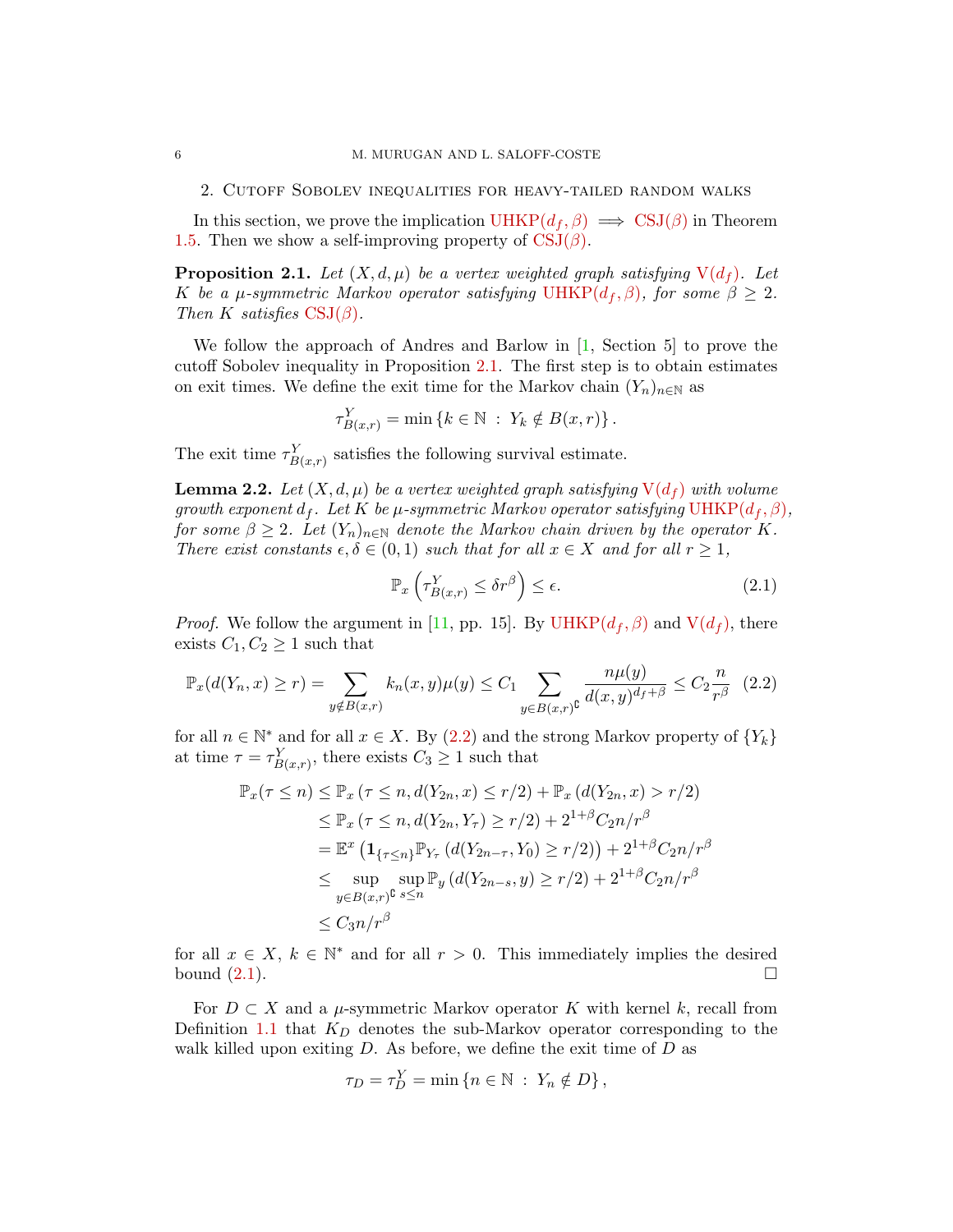where  $(Y_n)_{n\in\mathbb{N}}$  is the Markov chain corresponding to the operator K. For  $D\subset X$ ,  $\lambda > 0$ , we define corresponding the 'resolvent operator' as

<span id="page-6-0"></span>
$$
G_{\lambda}^{D}f(x) = \left(I - \frac{K_D}{1+\lambda}\right)^{-1} f(x) = \sum_{i=0}^{\infty} (1+\lambda)^{-i} K_D^i f(x) = \mathbb{E}_x \sum_{i=0}^{\tau_D} (1+\lambda)^{-i} f(Y_i).
$$
\n(2.3)

<span id="page-6-2"></span>**Lemma 2.3.** Let  $(X, d, \mu)$  be a vertex weighted graph satisfying  $V(d_f)$  $V(d_f)$  with volume growth exponent  $d_f$ . Let K be a Markov operator satisfying [UHKP\(](#page-3-2) $d_f$ ,  $\beta$ ). Let  $x_0 \in X$ ,  $r > 10$ ,  $R > 0$  and define the annuli  $D_0 = B(x_0, R + 9r/10) \setminus B(x_0, R +$  $r/10$ ,  $D_1 = B(x_0, R + 4r/5) \setminus B(x_0, R + r/5)$ ,  $D_2 = B(x_0, R + 3r/5) \setminus B(x_0, R + r/5)$  $2r/5$ ). Let  $\lambda = r^{-\beta}$  and set

$$
h = G_{\lambda}^{D_0} \mathbf{1}_{D_1},\tag{2.4}
$$

where  $G_{\lambda}^{D_0}$  is as defined in [\(2.3\)](#page-6-0). Then h is supported in  $D_0$  and satisfies

$$
h(x) \le 2r^{\beta} \quad \text{for all } x \in X,\tag{2.5}
$$

$$
h(x) \ge c_1 r^{\beta} \text{ for all } x \in D_2,
$$
\n(2.6)

*Proof.* Since  $K_{D_0}$  is a contraction in  $L^{\infty}$ , we have

$$
h(x) = \sum_{i=0}^{\infty} (1 + \lambda)^{-i} K_{D_0}^i \mathbf{1}_{D_1}(x) \le \sum_{i=0}^{\infty} (1 + \lambda)^{-i} = (1 + \lambda)\lambda^{-1} \le 2r^{\beta}
$$

for all  $r \geq 1$ , for all  $x_0, x \in X$ .

Let  $(Y_n)_{n\in\mathbb{N}}$  denote the Markov chain driven by K. Let  $\epsilon, \delta \in (0,1)$  be given by Lemma [2.2.](#page-5-3) Let  $r_0 = r/5$ ,  $x \in D_2$  and  $B_1 = B(x, r_0) \subset D_1$ . Then there exists  $c_1 > 0$  such that for all  $x_0 \in X$ , for all  $r > 10$ , for all  $x \in D_2$ , we have

$$
h(x) = \sum_{i=0}^{\infty} (1+\lambda)^{-i} K_{D_0}^i \mathbf{1}_{D_1}(x) \ge \sum_{i=0}^{\infty} (1+\lambda)^{-i} K_{B_1}^i \mathbf{1}_{B_1}(x)
$$
  
\n
$$
\ge (1+r^{-\beta})^{-\delta r^{\beta}} \mathbb{E}_x \left[ \sum_{i=0}^{\lfloor \delta r^{\beta} \rfloor \wedge \tau_{B_1}^Y} \mathbf{1}_{B_1}(Y_i) \right]
$$
  
\n
$$
\ge (1+r^{-\beta})^{-\delta r^{\beta}} \delta r^{\beta} \mathbb{P}_x(\tau_{B_1}^Y > \delta r^{\beta}) \ge (1+r^{-\beta})^{-\delta r^{\beta}} \delta r^{\beta} (1-\epsilon) \ge c_1 r^{\beta}.
$$

The Dirichlet form corresponding to a  $\mu$ -symmetric sub-Markov operator P is defined as

$$
\mathcal{E}_P(f,g) := \langle f, (I-P)g \rangle
$$

for all  $f, g \in L^2(X, \mu)$ , where  $\langle \cdot, \cdot \rangle$  denotes the inner product in  $L^2(X, \mu)$ .

<span id="page-6-1"></span>**Lemma 2.4** (Folklore). Let P be a  $\mu$ -symmetric sub-Markov operator with kernel p and let  $\mathcal{E}_P$  and  $\Gamma$  denote the corresponding Dirichlet form and energy measure respectively.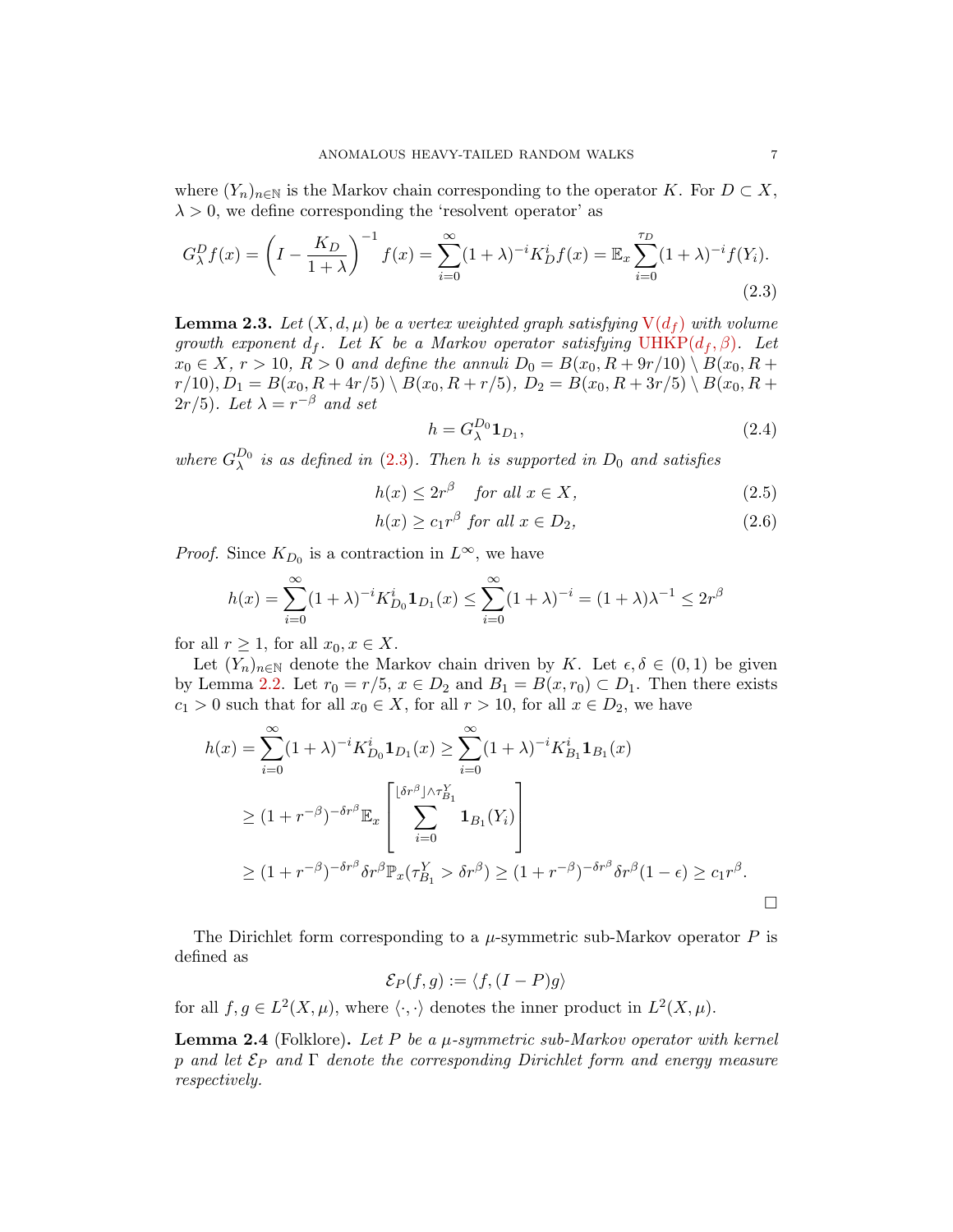(a) We have

<span id="page-7-2"></span>
$$
\mathcal{E}_P(f,g) = \sum_{x \in X} \Gamma(f,g)(x) + \sum_{x \in X} f(x)g(x)(1 - P\mathbf{1}(x))\mu(x) \tag{2.7}
$$

for all  $f, g \in L^2(X, \mu)$ . In particular, if P is a Markov operator we have

<span id="page-7-0"></span>
$$
\mathcal{E}_P(f,g) = \langle f, (I-P)g \rangle = \sum_{x \in X} \Gamma(f,g)(x). \tag{2.8}
$$

(b) The energy measure  $\Gamma$  satisfies the integrated version of Leibnitz rule

<span id="page-7-3"></span>
$$
\sum_{x \in X} \Gamma(fg, h)(x) = \sum_{x \in X} [f(x)\Gamma(g, h)(x) + g(x)\Gamma(f, h)(x)] \tag{2.9}
$$

for all bounded functions  $f, g, h$ , as long as the above sums are absolutely convergent.

Proof. Note that

$$
\mathcal{E}_P(f,g) = \langle f, (I - P)g \rangle = \sum_{x \in X} f(x)g(x)\mu(x) - \sum_{x \in X} f(x)Pg(x)\mu(x)
$$

$$
= \sum_{x \in X} f(x)g(x)\mu(x)(1 - P1(x) + P1(x)) - \sum_{x \in X} f(x)Pg(x)\mu(x). \quad (2.10)
$$

By symmetry  $p(\boldsymbol{x}, \boldsymbol{y}) = p(\boldsymbol{y}, \boldsymbol{x}),$  we have

$$
\sum_{x \in X} \Gamma(f, g)(x) = \frac{1}{2} \sum_{x, y} (f(x) - f(y))(g(x) - g(y))p(x, y)\mu(x)\mu(y)
$$
  
\n
$$
= \frac{1}{2} \sum_{x \in X} f(x)g(x)P\mathbf{1}(x)\mu(x) + \frac{1}{2} \sum_{y \in X} f(y)g(y)P\mathbf{1}(y)\mu(y)
$$
  
\n
$$
- \frac{1}{2} \sum_{x \in X} f(x)Pg(x)\mu(x) - \frac{1}{2} \sum_{y \in X} f(y)Pg(y)\mu(y)
$$
  
\n
$$
= \sum_{x \in X} f(x)g(x)P\mathbf{1}(x)\mu(x) - \sum_{x \in X} f(x)Pg(x)\mu(x). \tag{2.11}
$$

Combining  $(2.10)$  and  $(2.11)$ , we obtain  $(2.7)$ .

To prove (b), we follow  $[15,$  Theorem 3.7] and write

<span id="page-7-1"></span>
$$
(f(x)g(x) - f(y)g(y))(h(x) - h(y))
$$
  
=  $\frac{1}{2}(g(x) + g(y))(f(x) - f(y))(h(x) - h(y))$   
+  $\frac{1}{2}(f(x) + f(y))(g(x) - g(y))(h(x) - h(y)).$ 

Then an application of symmetry  $p(x, y) = p(y, x)$  similar to (a) yields the desired result  $(2.9)$ .

The following technical lemma is a consequence of Leibnitz rule above.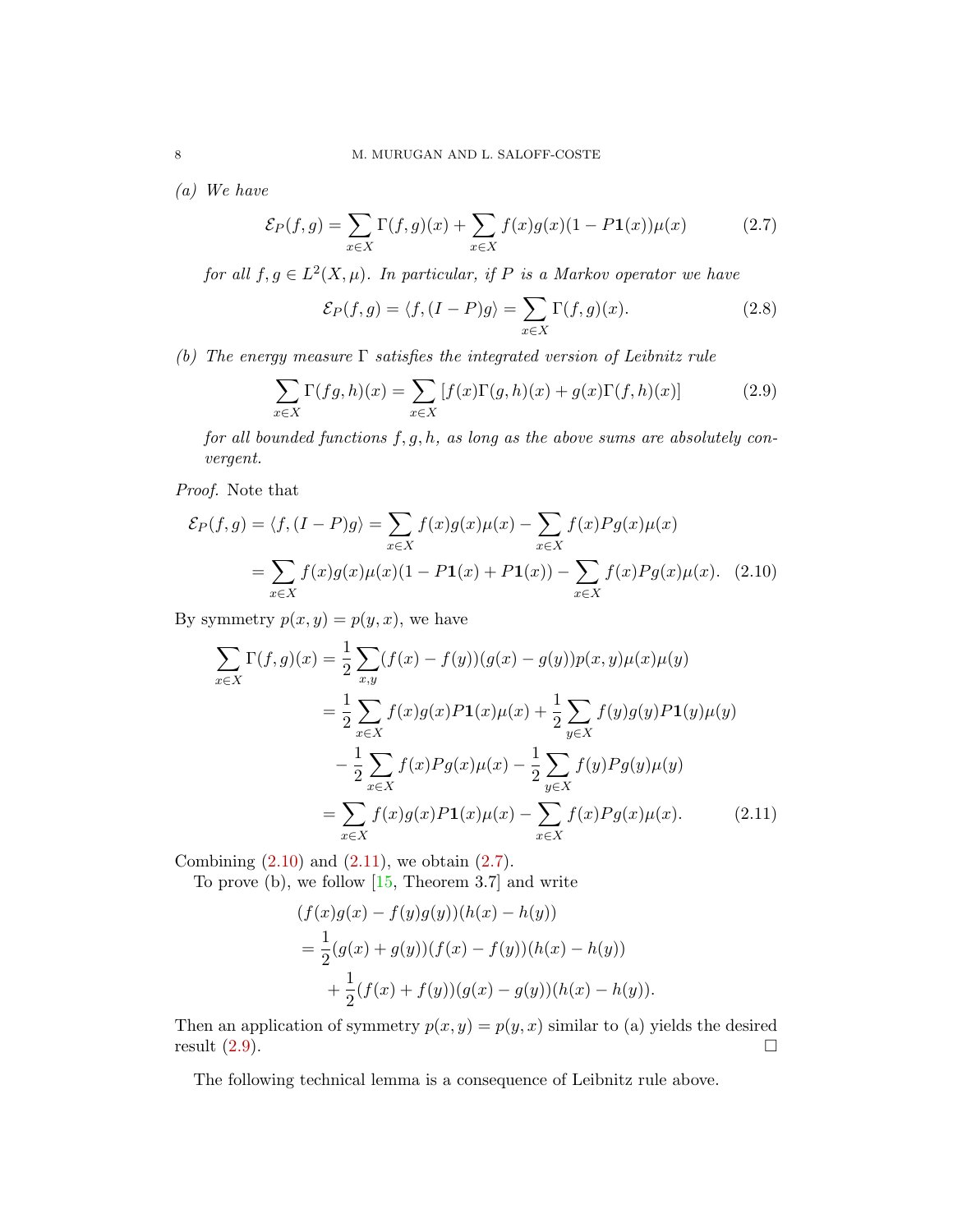<span id="page-8-0"></span>**Lemma 2.5.** ([\[15,](#page-25-12) Lemma 3.5]) Let  $(X, d, \mu)$  be a vertex weighted graph and let P with a  $\mu$ -symmetric sub-Markov operator with kernel p with respect to  $\mu$ . Let  $\Gamma$ denote the corresponding energy measure. If  $f, h \in L^2(X, \mu)$  and  $g \in L^{\infty}(X, \mu)$ , we have

$$
\sum_{x \in X} g(x) \Gamma(f, h)(x) = \frac{1}{2} \sum_{x \in X} \left[ \Gamma(gh, f)(x) + \Gamma(gf, h)(x) - \Gamma(g, fh)(x) \right].
$$

*Proof.* We use Leibnitz rule (Lemma  $2.4(b)$  $2.4(b)$ ) to all terms in the right hand side to obtain the desired equality. The absolute convergence of the various sums are a consequence of Hölder inequality.  $\Box$ 

Remark. Using the observation  $\Gamma(f_1, f_2)(x) = \Gamma(f_1+c_1, f_2+c_2)(x)$ , for any  $c_1, c_2 \in$ R and for all  $f_1, f_2 \n∈ L<sup>∞</sup>$ , we could slightly generalize Lemma [2.5.](#page-8-0)

*Proof of Proposition [2.1.](#page-5-0)* If  $r \leq 10$ , we may assume  $\phi = \mathbf{1}_{B(x,R+r/2)}$ . Let  $r > 10$ and let  $h, c_1$  be as defined in Lemma [2.3.](#page-6-2) Set

$$
g(y) = \frac{h(y)}{c_1 r^{\beta}}
$$
 for all  $y \in X$  (2.12)  
\n
$$
\phi(y) = \begin{cases} 1 \wedge g(y) & \text{if } y \in B(x, R+r/2)^{\complement}, \\ 1 & \text{if } y \in B(x, R+r/2)^{\complement}, \end{cases}
$$
 (2.13)

$$
\phi(y) = \begin{cases} 1 \wedge y(y) & \text{if } y \in B(x, R + r/2), \\ 1 & \text{if } y \in B(x, R + r/2). \end{cases}
$$
 (2.13)

By Lemma  $2.3$ , we have  $(1.3)$  and  $(1.4)$ . It remains to verify  $(1.5)$ . By Leibnitz rule (Lemma [2.4\(](#page-6-1)b), [\(2.9\)](#page-7-3)) and the fact that  $\Gamma_U(g, g)$  is supported in U, we obtain

<span id="page-8-1"></span>
$$
\sum_{y \in U} f^{2}(y) \Gamma_{U}(g, g)(y) = \sum_{y \in X} f^{2}(y) \Gamma_{U}(g, g)(y)
$$
  
= 
$$
\sum_{y \in X} \Gamma_{U}(f^{2}g, g)(y) - \sum_{y \in X} g(y) \Gamma_{U}(f^{2}, g)(y).
$$
 (2.14)

As in the Lemma [2.3,](#page-6-2) we set  $\lambda = r^{-\beta}$  and  $D_1 = B(x_0, R + 4r/5) \setminus B(x_0, R + r/5)$ . Since g is supported in  $D_0 = B(x, R + 9r/10) \setminus B(x, R + r/10)$ , by [\(2.7\)](#page-7-2) of Lemma  $2.4(a)$  $2.4(a)$  and Lemma  $2.3$ , we obtain

<span id="page-8-2"></span>
$$
\sum_{y \in X} \Gamma_U(f^2 g, g) \leq \mathcal{E}_{K_U}(f^2 g, g) \leq \langle f^2 g, (I - K_U)g \rangle_{L^2(U, \mu)} + \lambda \langle f^2 g, g \rangle_{L^2(U, \mu)}
$$
\n
$$
= \langle f^2 g, ((1 + \lambda)I - K_{U})g \rangle_{L^2(U, \mu)}
$$
\n
$$
= \langle f^2 g, ((1 + \lambda)I - K_{D_0})g \rangle_{L^2(D_0, \mu)}
$$
\n
$$
= (1 + \lambda)(c_1 r^\beta)^{-1} \langle f^2 g, (I - (1 + \lambda)^{-1} K_{D_0}) G_{\lambda}^{D_0} \mathbf{1}_{D_1} \rangle_{L^2(D_0, \mu)}
$$
\n
$$
= (1 + \lambda)(c_1 r^\beta)^{-1} \langle f^2 g, \mathbf{1}_{D_1} \rangle_{L^2(D_0, \mu)}
$$
\n
$$
\leq 4c_1^{-2} r^{-\beta} \sum_{y \in D_1} f^2(y) \mu(y). \tag{2.15}
$$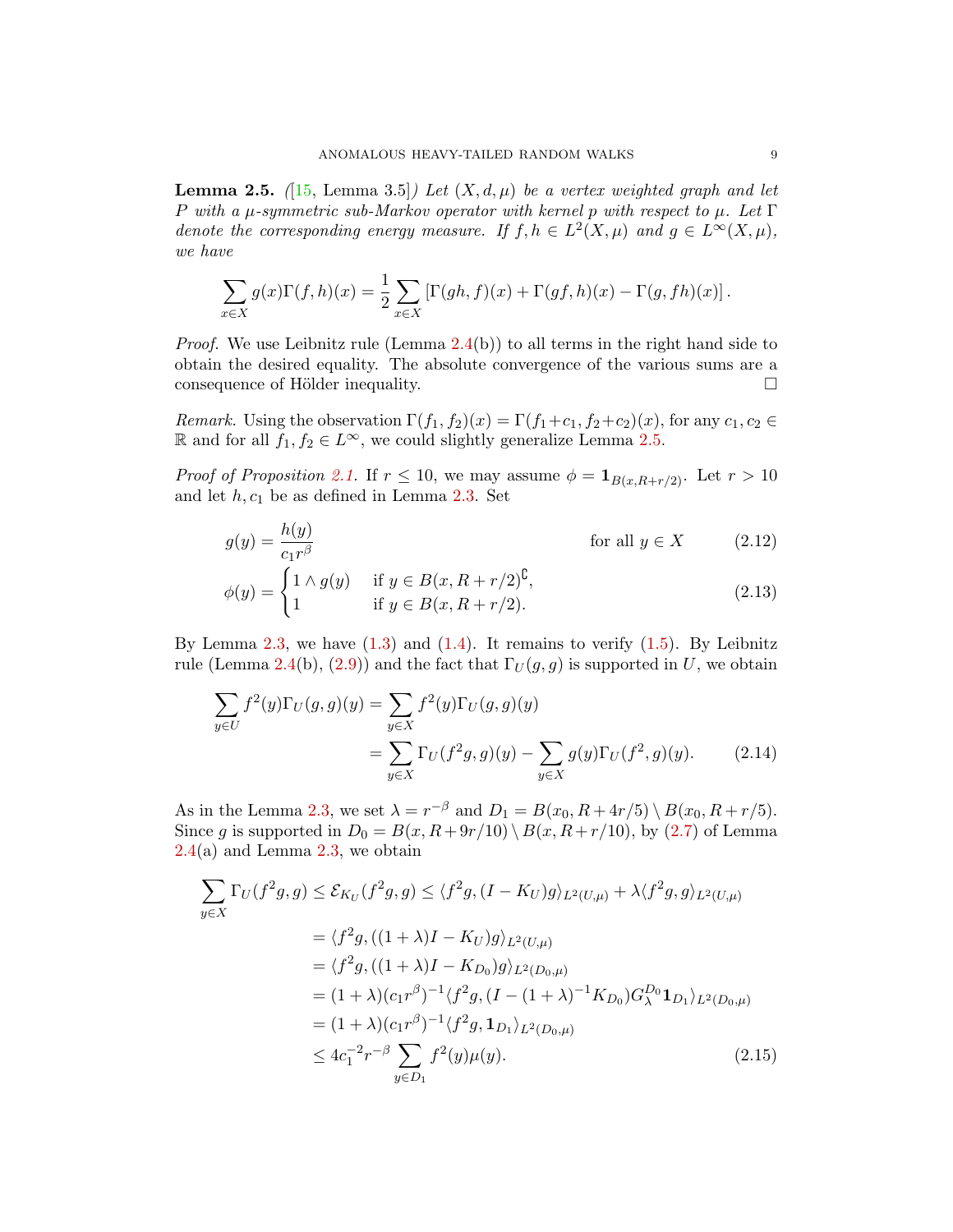We use Cauchy-Schwarz inequality, the  $\mu$ -symmetry of  $K_U$  and  $ab \leq a^2/4 + b^2$  to obtain

$$
\left| \sum_{y \in X} g(y) \Gamma_{U}(f^{2}, g)(y) \right|
$$
\n
$$
= \frac{1}{2} \left| \sum_{y,z \in U} g(y)(f^{2}(y) - f^{2}(z))(g(y) - g(z))k(y,z)\mu(y)\mu(z) \right|
$$
\n
$$
\leq \frac{1}{2} \left| \sum_{y,z \in U} g(y)f(y)(f(y) - f(z))(g(y) - g(z))k(y,z)\mu(y)\mu(z) \right|
$$
\n
$$
+ \frac{1}{2} \left| \sum_{y,z \in U} g(y)f(z)(f(y) - f(z))(g(y) - g(z))k(y,z)\mu(y)\mu(z) \right|
$$
\n
$$
\leq \frac{1}{4} \sum_{y \in U} f^{2}(y)\Gamma_{U}(g,g)(y) + \sum_{y \in U} g^{2}(y)\Gamma_{U}(f,f)(y)
$$
\n
$$
+ \frac{1}{4} \sum_{z \in U} f^{2}(z)\Gamma_{U}(g,g)(z) + \sum_{y \in U} g^{2}(y)\Gamma_{U}(f,f)(y)
$$
\n
$$
= \frac{1}{2} \sum_{y \in U} f^{2}(y)\Gamma_{U}(g,g)(y) + 2 \sum_{y \in U} g^{2}(y)\Gamma_{U}(f,f)(y).
$$
\n(2.16)

Combining the above, we obtain

$$
\sum_{y \in U} f^{2}(y)\Gamma(\phi,\phi)(y) \leq \sum_{y \in U} f^{2}(y)\Gamma(g,g)(y)
$$
\n
$$
\leq 2 \sum_{y \in X} \Gamma_{U}(f^{2}g,g)(y) + 4 \sum_{y \in U} g^{2}(y)\Gamma_{U}(f,f)(y)
$$
\n
$$
\leq 4c_{1}^{-2} \sum_{y \in U} \Gamma_{U}(f,f)(y) + 8c_{1}^{-2}r^{-\beta} \sum_{y \in U} f^{2}(y)\mu(y).
$$

For the first line above we use  $|\phi(y) - \phi(z)| \le |g(y) - g(z)|$ , the second line follows from [\(2.14\)](#page-8-1) and [\(2.16\)](#page-9-0), and the last line follows from [\(2.15\)](#page-8-2) and  $g \leq c_1^{-1}$ 

The "linear cutoff function" for  $B(x, r) \subset B(x, 2r)$ 

<span id="page-9-1"></span><span id="page-9-0"></span>
$$
\psi(y) = \max\left(\min\left(1, \frac{2r - d(x, y)}{r}\right), 0\right) \tag{2.17}
$$

is commonly used to obtain off-diagonal estimates using Davies' method (see, for example, [\[24,](#page-25-13) [11\]](#page-25-9)). We will first see how this linear cutoff functions compares to the ones obtained in Proposition [2.1](#page-5-0) satisfying inequality [\(1.5\)](#page-4-1).

<span id="page-9-2"></span>**Lemma 2.6.** Let  $(X, d, \mu)$  be a vertex weighted graph satisfying  $V(d_f)$  $V(d_f)$ . Let K be a  $\mu$ -symmetric Markov operator satisfying  $J(\beta)$  $J(\beta)$ , for some  $\beta \geq 2$ . Let  $\psi$  is the cutoff function in [\(2.17\)](#page-9-1) for  $B(x, R) \subset B(x, R+r)$  for some  $x \in X$  and  $r \geq 1$ . Then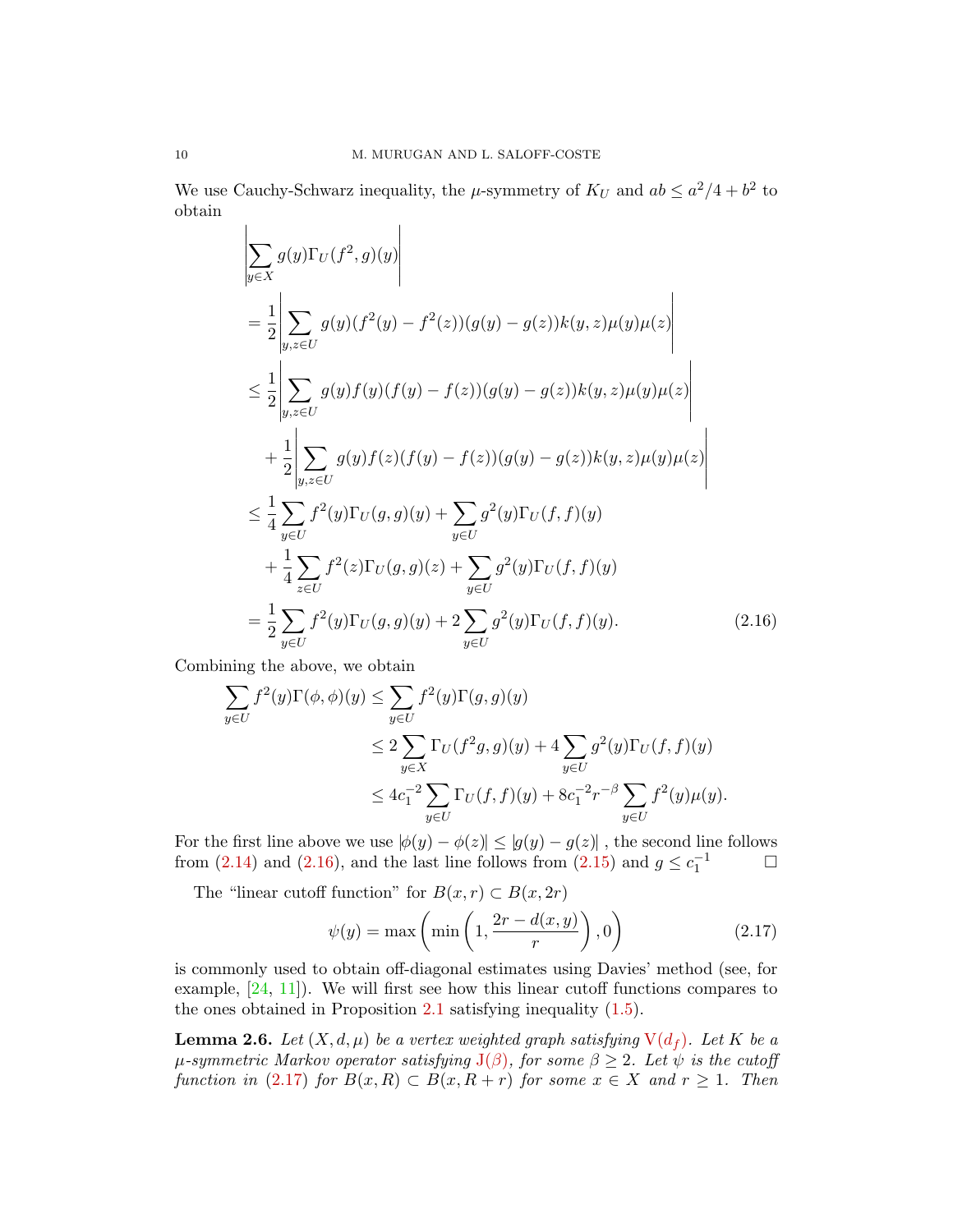there exists  $C_1 > 0$  such that the corresponding energy measure  $\Gamma(\psi, \psi)$  satisfies the inequality

<span id="page-10-3"></span><span id="page-10-0"></span>
$$
\Gamma(\psi,\psi)(y) \le \begin{cases} \frac{C_1}{r^2} & \text{if } \beta > 2\\ \frac{C_1 \log(1+r)}{r^2} & \text{if } \beta = 2 \end{cases} \tag{2.18}
$$

for all  $y \in X$ , where  $C_1$  does not depend on  $x \in X$ ,  $r \ge 1$  or  $R > 0$ .

*Proof.* Let k denote the  $\mu$ -symmetric kernel of K. Note that  $\psi$  is  $1/r$ -Lipschitz function and  $|\psi(y) - \psi(z)| \leq 1$  for all  $y, z \in X$ . Therefore

$$
\Gamma(\psi, \psi)(y) = \sum_{z \in X} (\psi(y) - \psi(z))^2 k(y, z) \mu(z) \mu(y)
$$
  
\n
$$
\leq \sum_{z \in B(y,r)} r^{-2} d(y, z)^2 k(y, z) \mu(z) \mu(y) + \sum_{z \notin B(y,r)} k(y, z) \mu(z) \mu(y). \tag{2.19}
$$

To bound the second term above, by  $J(\beta)$  $J(\beta)$  and  $V(d_f)$  $V(d_f)$  there exists  $C_2, C_3 > 0$  such that

$$
\sum_{z \notin B(y,r)} k(y,z)\mu(z)\mu(y) \le \sum_{z \notin B(y,r)} \frac{C_2\mu(z)}{(d(y,z))^{d_f+\beta}}
$$
  
= 
$$
\sum_{i=1}^{\infty} \sum_{z:2^{i-1}r < d(y,z) \le 2^{i_r}} \frac{C_2\mu(z)}{(d(y,z))^{d_f+\beta}} \le \sum_{i=1}^{\infty} \frac{C_2V(y,2^{i_r})}{(2^{i-1_r})^{d_f+\beta}}
$$
  

$$
\le C_3 r^{-\beta} \le C_3 r^{-2}
$$
(2.20)

for all  $y \in X$  and for all  $r \geq 1$ .

<span id="page-10-1"></span>For the first term in [\(2.19\)](#page-10-0), by  $J(\beta)$  $J(\beta)$  and  $V(d_f)$  $V(d_f)$  there exists  $C_4, C_5 > 0$  such that

$$
\sum_{z \in B(y,r)} d(y,z)^2 k(y,z) \mu(z) \mu(y) \le \sum_{i=0}^{\lceil \log_2 r \rceil} \sum_{z \in X : 2^i \le d(y,z) < 2^{i+1}} d(y,z)^2 k(y,z) \mu(z) \mu(y) \\
\le C_4 \sum_{i=0}^{\lfloor \log_2 r \rfloor} 2^{i(2-\beta)} \\
\le \begin{cases} C_5 \log(1+r) & \text{if } \beta = 2 \\ C_5 & \text{if } \beta > 2 \end{cases} \tag{2.21}
$$

for all  $y \in X$  and for all  $r \geq 1$ . Combining  $(2.19)$ ,  $(2.20)$  and  $(2.21)$ , we obtain the desired bound  $(2.18)$ .

For a  $\mu$ -symmetric Markov operator K with kernel  $k(\cdot, \cdot)$  and for bounded function f, we define the energy measure corresponding to a truncation at scale  $L > 0$ as

<span id="page-10-4"></span><span id="page-10-2"></span>
$$
\Gamma_{(L)}(f,f)(x) = \frac{1}{2} \sum_{y \in B(x,L)} (f(x) - f(y))^2 k(x,y) \mu(y) \mu(x).
$$
 (2.22)

Next, we show a self-improving property of the cutoff-Sobolev inequality that will play an important role in the next section.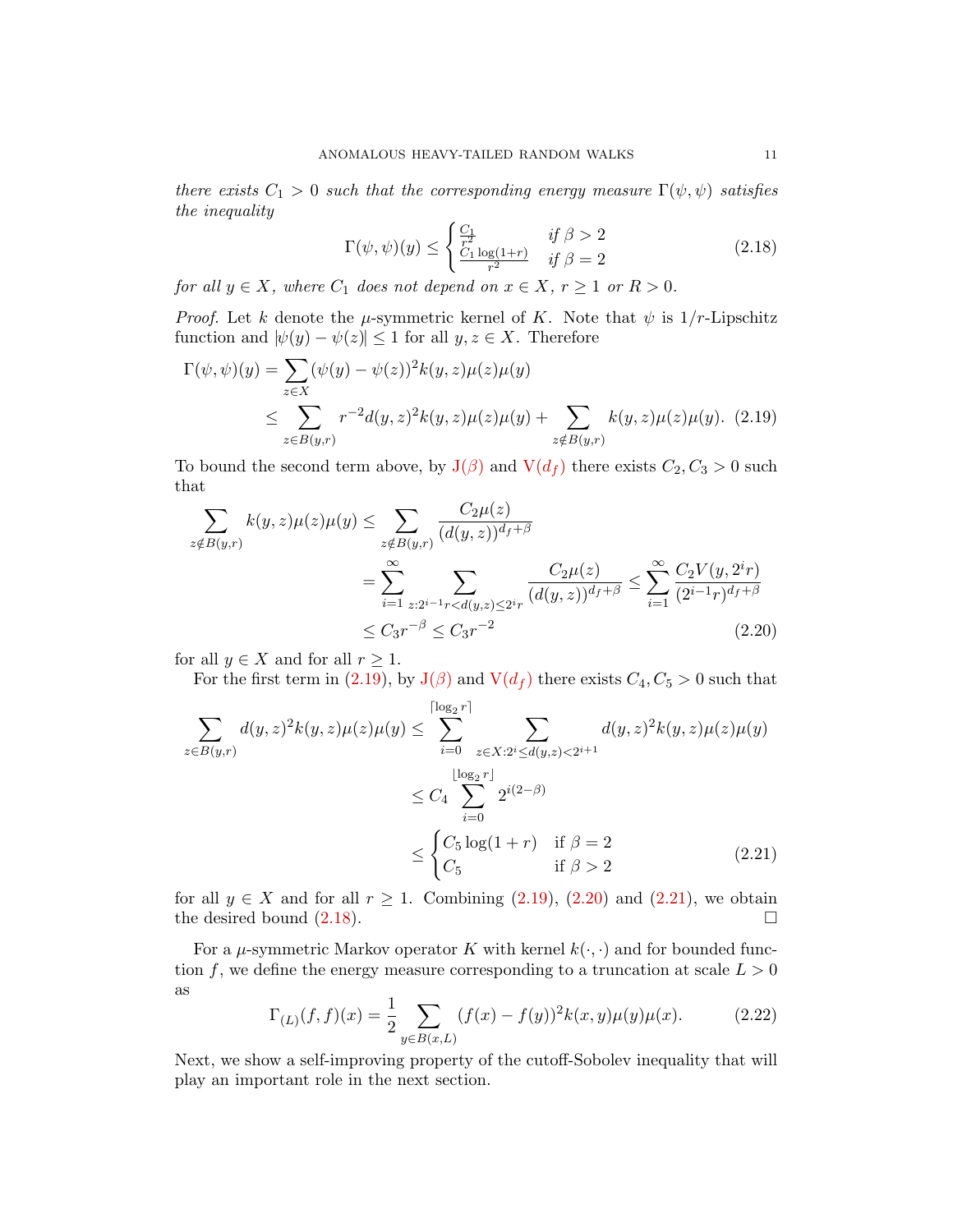<span id="page-11-6"></span>**Proposition 2.7.** Let  $(X, d, \mu)$  be a vertex weighted graph satisfying  $V(d_f)$  $V(d_f)$  with volume growth exponent  $d_f$ . Let K be  $\mu$ -symmetric Markov operator whose kernel with respect to  $\mu$  satisfies  $J(\beta)$  $J(\beta)$  for some  $\beta \geq 2$ . If K satisfies [CSJ\(](#page-4-0) $\beta$ ), then K satisfies the following estimate: there exists  $C_1, C_2 > 0$  such that for all  $n \in \mathbb{N}^*$ , for all  $x \in X$ , for all  $r \geq 1$ , there exists a cut-off function  $\phi_n$  for  $B(x,r) \subset B(x, 2r)$ such that

$$
\sum_{y \in X} f^2(y) \Gamma(\phi_n, \phi_n)(y) \le \frac{C_1}{n^2} \sum_{y \in X} \Gamma(f, f)(y) + \frac{C_2 \mathcal{G}_\beta(n)}{r^\beta} \sum_{y \in X} f^2(y) \mu(y), \quad (2.23)
$$

where the function  $\mathcal{G}_{\beta}$  is given by

$$
\mathcal{G}_{\beta}(n) = \begin{cases} n^{\beta - 2} & \text{if } \beta > 2\\ \log(1 + n) & \text{if } \beta = 2. \end{cases}
$$
 (2.24)

Further the function  $\phi_n$  above satisfies

<span id="page-11-0"></span>
$$
\|\phi_n - \psi\|_{\infty} \le n^{-1},\tag{2.25}
$$

where  $\psi$  is the linear cutoff function given by

$$
\psi(y) = \max\left(\min\left(1, \frac{2r - d(x, y)}{r}\right), 0\right).
$$

*Proof.* Let  $\Gamma$  denote the energy measure of K. By Lemma [2.6,](#page-9-2) without loss of generality we may assume  $r > 10n$ . We divide the annulus  $U = B(x, 2r) \setminus B(x, r)$ into *n*-annuli  $U_1, U_2, \ldots, U_n$  of equal width, where

$$
U_i := B(x, r + ir/n) \setminus B(x, r + (i-1)r/n), \quad i = 1, 2, ..., n.
$$

By Proposition [2.1,](#page-5-0) there exists  $C_3, C_4 > 0$  and cutoff functions  $\phi_{(i)}$  for  $B(x, r +$  $(i-1)r/n \subset B(x, r + ir/n)$  satisfying  $0 \leq \phi_{(i)} \leq 1$ ,

<span id="page-11-1"></span>
$$
\phi_{(i)} \equiv 1 \quad \text{in } B(x, r + (i - 1)r/n + r/(2n)), \tag{2.26}
$$

<span id="page-11-3"></span><span id="page-11-2"></span>
$$
\phi_{(i)} \equiv 0 \quad \text{in } B(x, r + (i - 1)r/n + 9r/(10n))^{\mathbb{C}}, \qquad (2.27)
$$

$$
\sum_{y \in U_i} f^2(y) \Gamma_{U_i}(\phi_{(i)}, \phi_{(i)})(y) \le C_3 \sum_{y \in U_i} \Gamma_{U_i}(f, f)(y) + \frac{C_4}{(r/n)^{\beta}} \sum_{U_i} f^2(y) \mu(y) \tag{2.28}
$$

for  $i = 1, 2, ..., n$ . We define  $\phi_n = n^{-1} \sum_{i=1}^n \phi_{(i)}, s = r/(10n)$  and  $\Gamma_{(s)}$  truncated energy measure at scale s as given by  $(2.22)$ . Note that  $\phi_n$  satisfies  $(2.25)$  because  $\phi_n(y) \in [1 - i/n, 1 - (i - 1)/n]$  for all  $y \in U_i$  and for all  $i = 1, 2, ..., n$ . By [\(2.26\)](#page-11-1) and  $(2.27)$ , we have

<span id="page-11-4"></span>
$$
\Gamma_{(s)}(\phi_n, \phi_n)(y) = n^{-2} \sum_{i=1}^n \Gamma_{(s)}(\phi_{(i)}, \phi_{(i)})(y) \le n^{-2} \sum_{i=1}^n \Gamma_{U_i}(\phi_{(i)}, \phi_{(i)})(y) \tag{2.29}
$$

for all  $y \in X$ . Combining  $(2.28)$  and  $(2.29)$ , we obtain

<span id="page-11-5"></span>
$$
\sum_{y \in X} f^2(y) \Gamma_{(s)}(\phi_n, \phi_n)(y) \le C_3 n^{-2} \sum_{y \in X} \Gamma(f, f)(y) + \frac{C_4 n^{\beta - 2}}{r^{\beta}} \sum_{y \in X} f^2(y) \mu(y). \tag{2.30}
$$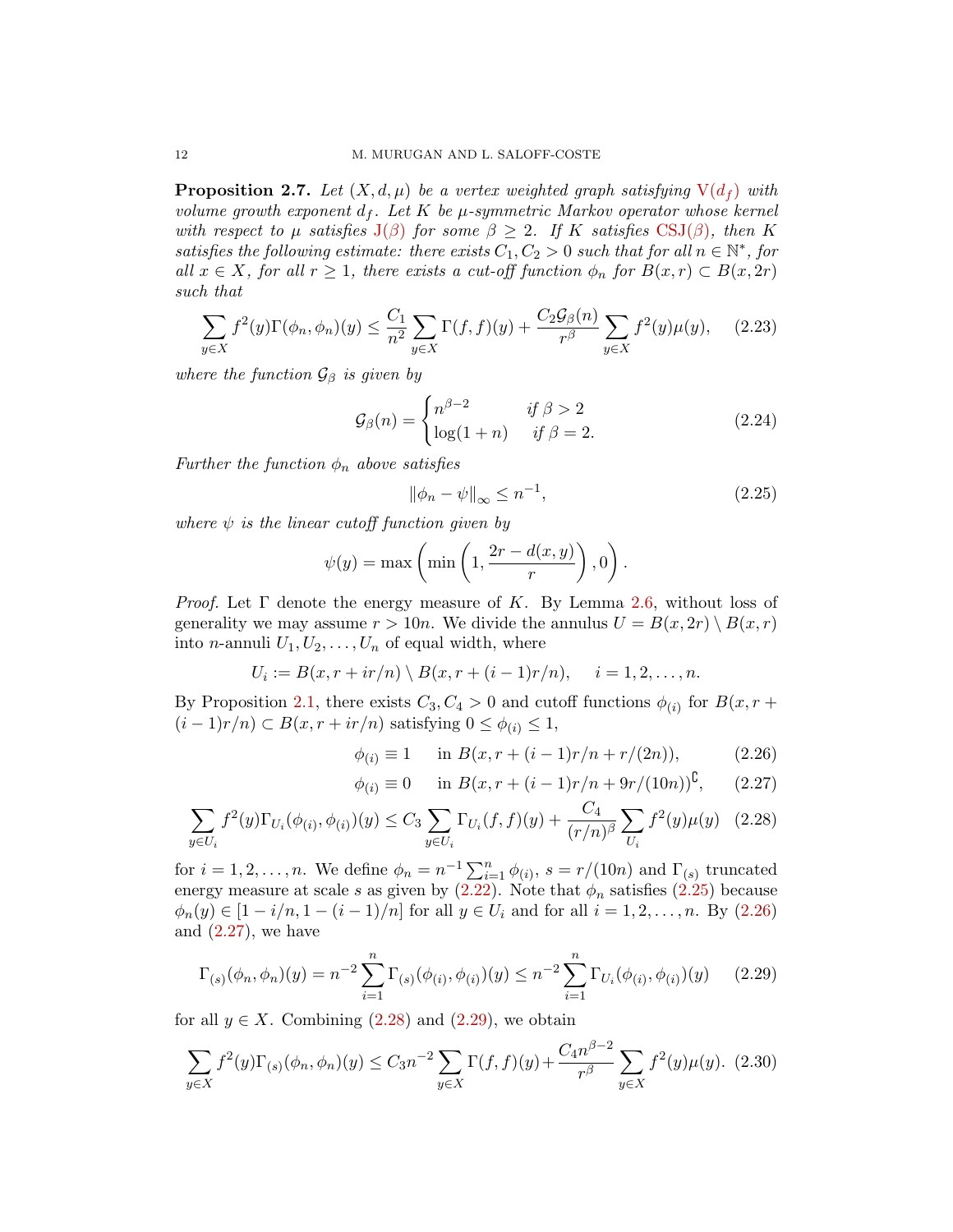To bound  $\Gamma(\phi_n, \phi_n)(y) - \Gamma_{(s)}(\phi_n, \phi_n)(y)$ , we write

<span id="page-12-0"></span>
$$
\Gamma(\phi_n, \phi_n) - \Gamma_{(s)}(\phi_n, \phi_n) = \Gamma(\phi_n, \phi_n) - \Gamma_{(r)}(\phi_n, \phi_n) + \Gamma_{(r)}(\phi_n, \phi_n) - \Gamma_{(s)}(\phi_n, \phi_n). \tag{2.31}
$$

Since  $0 \le \phi_n \le 1$  by  $(2.20)$  there exists  $C_5 > 0$  such that

<span id="page-12-1"></span>
$$
\Gamma(\phi_n, \phi_n)(y) - \Gamma_{(r)}(\phi_n, \phi_n)(y) \le \sum_{y \in B(x, r)^\complement} k(x, y)\mu(x)\mu(y) \le C_5 r^{-\beta} \tag{2.32}
$$

for all  $r > 0$  and  $n \in \mathbb{N}^*$ . Note that for all  $y, z \in X$  such that  $d(y, z) \geq s = r/(10n)$ , by [\(2.25\)](#page-11-0) we have  $|\phi_n(y) - \phi_n(z)| \leq r^{-1} d(y, z) + 2/n \leq 21r^{-1} d(y, z)$ . Therefore by a similar calculation as  $(2.21)$ , there exists  $C_6 > 0$  such that, for all  $y \in X$ , for all  $n \in \mathbb{N}^*$  and for all  $r > 10n$ , we have

$$
\Gamma_{(r)}(\phi_n, \phi_n)(y) - \Gamma_{(s)}(\phi_n, \phi_n)(y)
$$
\n
$$
= \frac{1}{2} \sum_{z \in B(y,r) \setminus B(y,s)} (\phi_n(y) - \phi_n(z))^2 k(y,z) \mu(z) \mu(y)
$$
\n
$$
\leq \frac{21^2}{2} \sum_{z \in B(y,r) \setminus B(y,s)} r^{-2} d(y,z)^2 k(y,z) \mu(z) \mu(y)
$$
\n
$$
\leq \frac{21^2}{2} \sum_{i=0}^{\lfloor \log_2(10n) \rfloor} \sum_{z \in B(y,2^{i+1}s) \setminus B(y,2^{i}s)} r^{-2} d(y,z)^2 k(y,z) \mu(z) \mu(y)
$$
\n
$$
\leq C_6 \frac{\mathcal{G}_{\beta}(n)}{r^{\beta}}.
$$
\n(2.33)

Combining  $(2.30), (2.31), (2.32)$  $(2.30), (2.31), (2.32)$  $(2.30), (2.31), (2.32)$  $(2.30), (2.31), (2.32)$  and  $(2.33),$  we obtain

$$
\sum_{y \in X} f^2(y) \Gamma(\phi_n, \phi_n)(y) \le \frac{C_3}{n^2} \mathcal{E}_K(f, f) + (C_4 + C_6 + C_7) \frac{\mathcal{G}_\beta(n)}{r^\beta} \sum_{y \in X} f^2(y) \mu(y) \tag{2.34}
$$

for all  $x \in X$ , for all  $n \in \mathbb{N}^*$  and for all  $r > 10n$ . Combining [\(2.31\)](#page-12-0) with Lemma [2.6](#page-9-2) yields the desired result.

## <span id="page-12-2"></span>3. Davies' method

In this section, we carry out the Davies perturbation method to obtain heat kernel upper bounds  $UHKP(d_f, \beta)$  $UHKP(d_f, \beta)$  for heavy tailed walks satisfying  $J(\beta)$  $J(\beta)$  and the cutoff Sobolev inequality CSJ( $\beta$ ), for some  $\beta \geq 2$ . For the case the  $\beta \in (0, 2)$ , in [\[11\]](#page-25-9) the heat kernel upper bounds for the corresponding continuous time process was obtained. The corresponding discrete time bounds were obtained in [\[39\]](#page-26-9).

The idea behind the approach of  $[11]$  is to use Meyer's construction  $[37]$  to split the jump kernel intro small and large sums and then apply Davies' method for the smaller jumps (see  $[11, Section 3]$ ). However as mentioned in the introduction (see [\[28,](#page-26-10) Section 1]), the above approach is no longer adequate to obtain  $UHKP(d_f, \beta)$  $UHKP(d_f, \beta)$ for the case  $\beta \geq 2$ . The goal of this section is to modify Davies' perturbation method to obtain upper bounds for heavy tailed jump processes satisfying  $J(\beta)$  $J(\beta)$ for the case  $\beta \geq 2$ . The following Proposition is the converse of Proposition [2.7.](#page-11-6)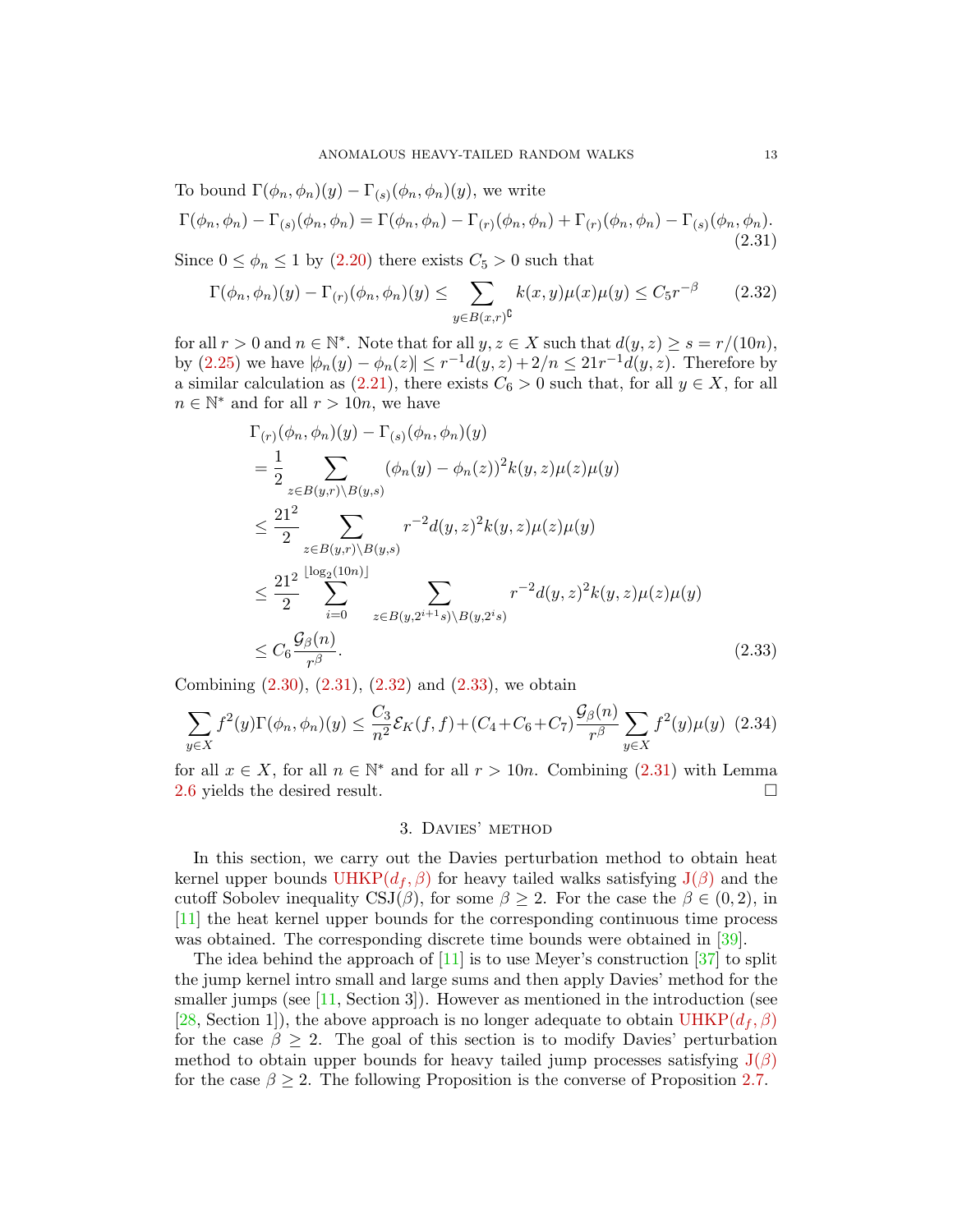<span id="page-13-0"></span>**Proposition 3.1.** Let  $(X, d, \mu)$  be a vertex weighted graph satisfying  $V(d_f)$  $V(d_f)$  with volume growth exponent  $d_f$ . Let K be  $\mu$ -symmetric Markov operator whose kernel with respect to  $\mu$  satisfies  $J(\beta)$  $J(\beta)$  for some  $\beta \geq 2$ . If K satisfies the cutoff Sobolev inequality  $CSJ(\beta)$  $CSJ(\beta)$ , then K satisfies the transition probability upper bounds UHKP $(d_f, \beta)$ .

We introduce two definitions below.

**Definition 3.2.** We say that a  $\mu$ -symmetric sub-Markov operator T on a graph  $(X, d)$  is L-local if its corresponding kernel t satisfies  $t(x, y) = 0$  whenever  $x, y \in X$ satisfies  $d(x, y) > L$ .

**Definition 3.3.** Let  $\psi$  be a function on a graph  $(X, d)$  and let  $L > 0$ . We define the oscillation of  $\psi$  at scale L as

$$
osc(\psi, L) := \sup_{x,y \in X: d(x,y) \leq L} |\psi(x) - \psi(y)|.
$$

The following Lemma is an analogue of  $[15,$  Theorem 3.9. The computations are similar to the ones in [\[15\]](#page-25-12) but we will use a different strategy to control the energy measure at various places.

<span id="page-13-4"></span>**Lemma 3.4.** Let T be a  $\mu$ -symmetric, L-local, sub-Markov operator on a vertex weighted graph  $(X, d, \mu)$  and let  $\Gamma$  denote the corresponding energy measure. Then for any function  $\psi \in L^{\infty}(X,\mu)$  with bounded support, for all  $p \geq 1$  and for all  $f \in L^2(X, \mu)$  with  $f \geq 0$ , we have

$$
\sum_{x \in X} \Gamma(e^{-\psi} f, e^{\psi} f^{2p-1})(x)
$$
\n
$$
\geq \frac{1}{2p} \sum_{x \in X} \Gamma(f^p, f^p)(x) - 9pe^{2\operatorname{osc}(\psi, L)} \sum_{x \in X} f^{2p}(x) \Gamma(\psi, \psi)(x).
$$
\n(3.1)

*Proof.* Let t denote the kernel of T with respect to  $\mu$ . Then by Lemma [2.5,](#page-8-0) we have

$$
\sum_{x \in X} \Gamma(e^{-\psi} f, e^{\psi} f^{2p-1})(x) = \sum_{x \in X} \left( \Gamma(e^{-\psi} f^{2p}, e^{\psi})(x) + \Gamma(f, f^{2p-1})(x) \right) - 2 \sum_{x \in X} e^{-\psi(x)} f(x) \Gamma(e^{\psi}, f^{2p-1})(x).
$$
 (3.2)

A diligent reader will observe that one cannot directly apply Lemma [2.5](#page-8-0) because  $e^{\psi} \notin L^2(X,\mu)$ . However, since  $\psi$  has bounded support,  $e^{\psi} - 1 \in L^2(X,\mu)$  and we can apply Lemma [2.5](#page-8-0) with  $f, g, h$  replaced by  $e^{\psi} - 1, e^{-\psi} f, f^{2p-1}$  respectively. Then we use the remark following Lemma [2.5](#page-8-0) to obtain [\(3.2\)](#page-13-1).

We use Leibniz rule (Lemma  $2.4(b)$  $2.4(b)$ ) for the first term in the right in  $(3.2)$  to obtain

$$
\sum_{x \in X} \Gamma(e^{-\psi} f, e^{\psi} f^{2p-1})(x) = \sum_{x \in X} f^{2p-1}(x) \Gamma(e^{-\psi} f, e^{\psi})(x)
$$
\n(3.3)

$$
+\sum_{x\in X}\Big(\Gamma(f,f^{2p-1})(x)-e^{-\psi(x)}f(x)\Gamma(e^{\psi},f^{2p-1})(x)\Big)
$$

<span id="page-13-3"></span><span id="page-13-2"></span><span id="page-13-1"></span>.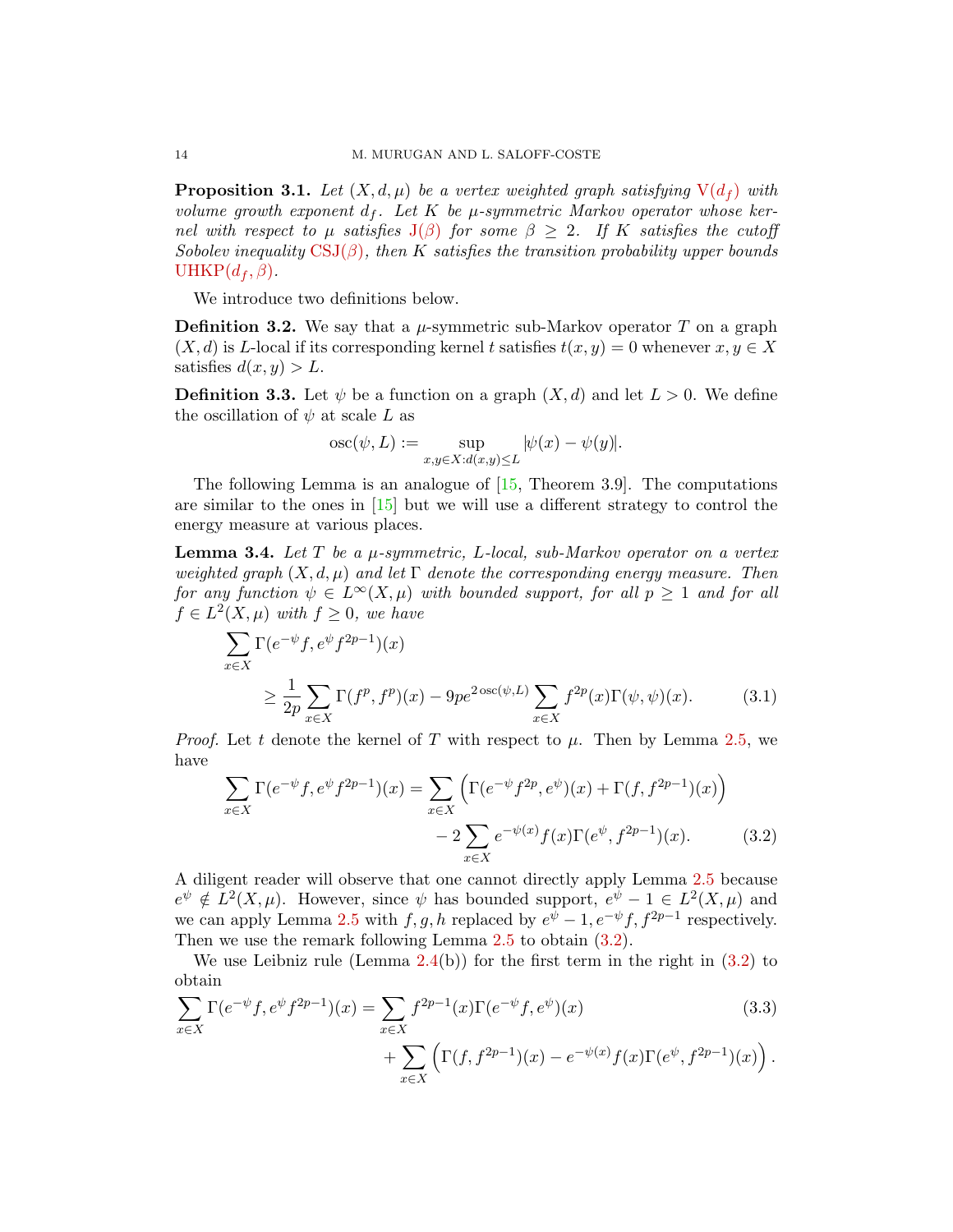Note that

<span id="page-14-0"></span>
$$
\sum_{x \in X} \left( f^{2p-1}(x) \Gamma(e^{-\psi} f, e^{\psi})(x) - e^{-\psi(x)} f(x) \Gamma(e^{\psi}, f^{2p-1})(x) \right)
$$
(3.4)  

$$
= \frac{1}{2} \sum_{x, y \in X} \left\{ \left( e^{-\psi(x)} f(x) f^{2p-1}(y) - e^{-\psi(y)} f(y) f^{2p-1}(x) \right) \right\}
$$

$$
\times \left( e^{\psi(x)} - e^{\psi(y)} \right) t(x, y) \mu(x) \mu(y) \left\} .
$$

We define  $a(x, y) := t(x, y)\mu(x)\mu(y)$  for all  $x, y \in X$ . Next, we rewrite the right side of  $(3.4)$  as

<span id="page-14-1"></span>
$$
\frac{1}{2} \sum_{x,y \in X} (f^{2p}(y) - f^{2p}(x))e^{-\psi(x)}(e^{\psi(x)} - e^{\psi(y)})a(x,y) \n+ \frac{1}{2} \sum_{x,y \in X} f^{2p}(x)(e^{-\psi(x)} - e^{-\psi(y)})(e^{\psi(x)} - e^{\psi(y)})a(x,y) \n+ \sum_{x,y \in X} f^{2p-1}(y)(f(x) - f(y))e^{\psi(y)}(e^{-\psi(y)} - e^{-\psi(x)})a(x,y).
$$
\n(3.5)

For the first term in [\(3.5\)](#page-14-1), we use Cauchy-Schwartz inequality to obtain

$$
\frac{1}{2} \sum_{x,y \in X} (f^{2p}(y) - f^{2p}(x))e^{-\psi(x)}(e^{\psi(x)} - e^{\psi(y)})a(x,y)
$$
\n
$$
= \frac{1}{2} \sum_{x,y \in X} f^{p}(y)(f^{p}(y) - f^{p}(x))e^{\psi(y)}(e^{-\psi(y)} - e^{-\psi(x)})a(x,y)
$$
\n
$$
+ \frac{1}{2} \sum_{x,y \in X} f^{p}(x)(f^{p}(y) - f^{p}(x))e^{-\psi(x)}(e^{\psi(x)} - e^{\psi(y)})a(x,y)
$$
\n
$$
\geq - \left(\sum_{x \in X} \Gamma(f^{p}, f^{p})(x)\right)^{1/2} \left[\left(\sum_{y \in X} f^{2p}(y)e^{2\psi(y)}\Gamma(e^{-\psi}, e^{-\psi})(y)\right)^{1/2} + \left(\sum_{x \in X} f^{2p}(x)e^{-2\psi(x)}\Gamma(e^{\psi}, e^{\psi})(x)\right)^{1/2}\right]. \quad (3.6)
$$

For the second term in [\(3.5\)](#page-14-1), we use Cauchy-Schwartz inequality to obtain

$$
\frac{1}{2} \sum_{x,y \in X} f^{2p}(x) (e^{-\psi(x)} - e^{-\psi(y)}) (e^{\psi(x)} - e^{\psi(y)}) a(x,y) = \sum_{x \in X} f^{2p}(x) \Gamma(e^{-\psi}, e^{\psi})(x)
$$
\n
$$
\geq -\left(\sum_{x \in X} f^{2p}(x) e^{2\psi(x)} \Gamma(e^{-\psi}, e^{-\psi})(x)\right)^{1/2} \left(\sum_{x \in X} f^{2p}(x) e^{-2\psi(x)} \Gamma(e^{\psi}, e^{\psi})(x)\right)^{1/2}.
$$
\n(3.7)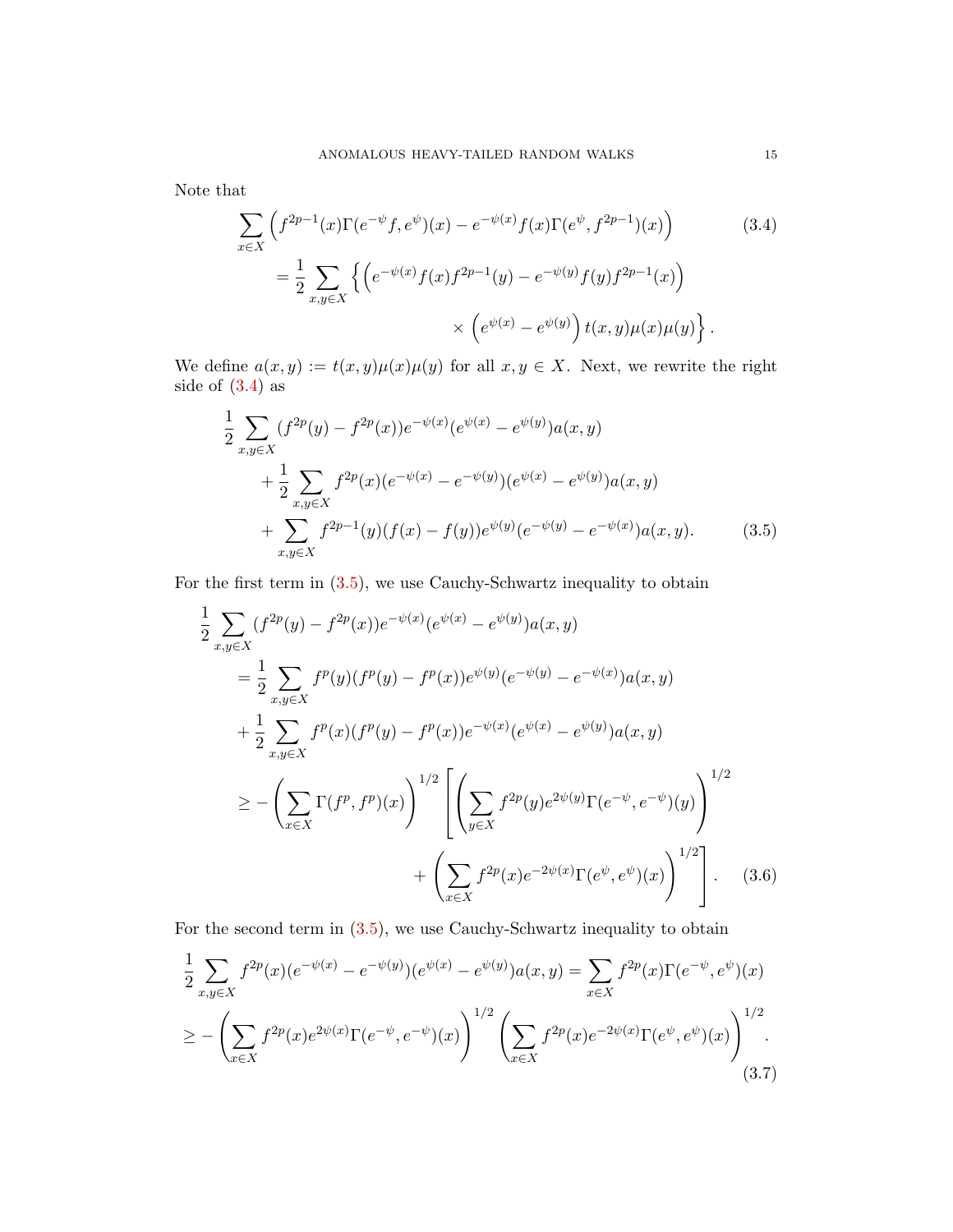For the last term in [\(3.5\)](#page-14-1), we use Cauchy-Schwartz inequality to obtain

$$
\sum_{x,y \in X} f^{2p-1}(y)(f(x) - f(y))e^{\psi(y)}(e^{-\psi(y)} - e^{-\psi(x)})a(x,y) \tag{3.8}
$$

$$
\geq -2\left(\sum_{x\in X} f^{2p-2}(x)\Gamma(f,f)(x)\right)^{1/2}\left(\sum_{x\in X} f^{2p}(x)e^{2\psi(x)}\Gamma(e^{-\psi},e^{-\psi})(x)\right)^{1/2}.
$$

We need two more elementary inequalities (Cf.  $(3.16)$  and  $(3.17)$  in  $[15]$ ). For any non-negative function  $f \in L^2(X, \mu)$  and for all  $p \geq 1$ , we have

<span id="page-15-1"></span>
$$
\sum_{x \in X} \Gamma(f^{2p-1}, f)(x) \ge \sum_{x \in X} f^{2p-2}(x) \Gamma(f, f)(x) \ge \frac{1}{2p-1} \sum_{x \in X} \Gamma(f^{2p-1}, f)(x) \tag{3.9}
$$

and

<span id="page-15-2"></span>
$$
\sum_{x \in X} \Gamma(f^p, f^p)(x) \ge \sum_{x \in X} \Gamma(f^{2p-1}, f)(x) \ge \frac{2p-1}{p^2} \sum_{x \in X} \Gamma(f^p, f^p)(x). \tag{3.10}
$$

Since T is L-local, we use the inequality  $(e^a - 1)^2 \le e^{2|a|} a^2$  to obtain

<span id="page-15-0"></span>
$$
\max\left(e^{2\psi(x)}\Gamma(e^{-\psi},e^{-\psi})(x),e^{-2\psi(x)}\Gamma(e^{\psi},e^{\psi})(x)\right) \leq e^{2\operatorname{osc}(\psi,L)}\Gamma(\psi,\psi)(x) \quad (3.11)
$$

for all  $x \in X$ . Combining equations [\(3.3\)](#page-13-2) through [\(3.11\)](#page-15-0), we have

$$
\sum_{x \in X} \Gamma(e^{-\psi} f, e^{\psi} f^{2p-1})(x)
$$
\n
$$
\geq \frac{2p-1}{p^2} \sum_{x \in X} \Gamma(f^p, f^p)(x) - e^{2 \csc(\psi, L)} \sum_{x \in X} f^{2p}(x) \Gamma(\psi, \psi)(x)
$$
\n
$$
-4e^{\csc(\psi, L)} \left(\sum_{x \in X} \Gamma(f^p, f^p)(x)\right)^{1/2} \left(\sum_{x \in X} f^{2p}(x) \Gamma(\psi, \psi)(x)\right)^{1/2}
$$

We use the inequality  $4ab \leq a^2/(2p) + 8pb^2$  and  $p \geq 1$  to obtain

$$
\sum_{x \in X} \Gamma(e^{-\psi} f, e^{\psi} f^{2p-1})(x)
$$
\n
$$
\geq \frac{1}{2p} \sum_{x \in X} \Gamma(f^p, f^p)(x) - 9pe^{2\operatorname{osc}(\psi, L)} \sum_{x \in X} f^{2p}(x) \Gamma(\psi, \psi)(x)
$$

.

for all bounded functions  $\psi$  and for all non-negative functions  $f \in L^2(X, \mu)$ .  $\Box$ Remark. The elementary inequalities [\(3.9\)](#page-15-1) and [\(3.10\)](#page-15-2) are sometimes called Stroock-Varopolous inequalities. An unified approach to such inequalities is provided in [\[38,](#page-26-14) Lemma 2.4].

The next step is to bound the second term in the right side of  $(3.1)$  using cutoff Sobolev inequalities developed in Section [2.](#page-5-4)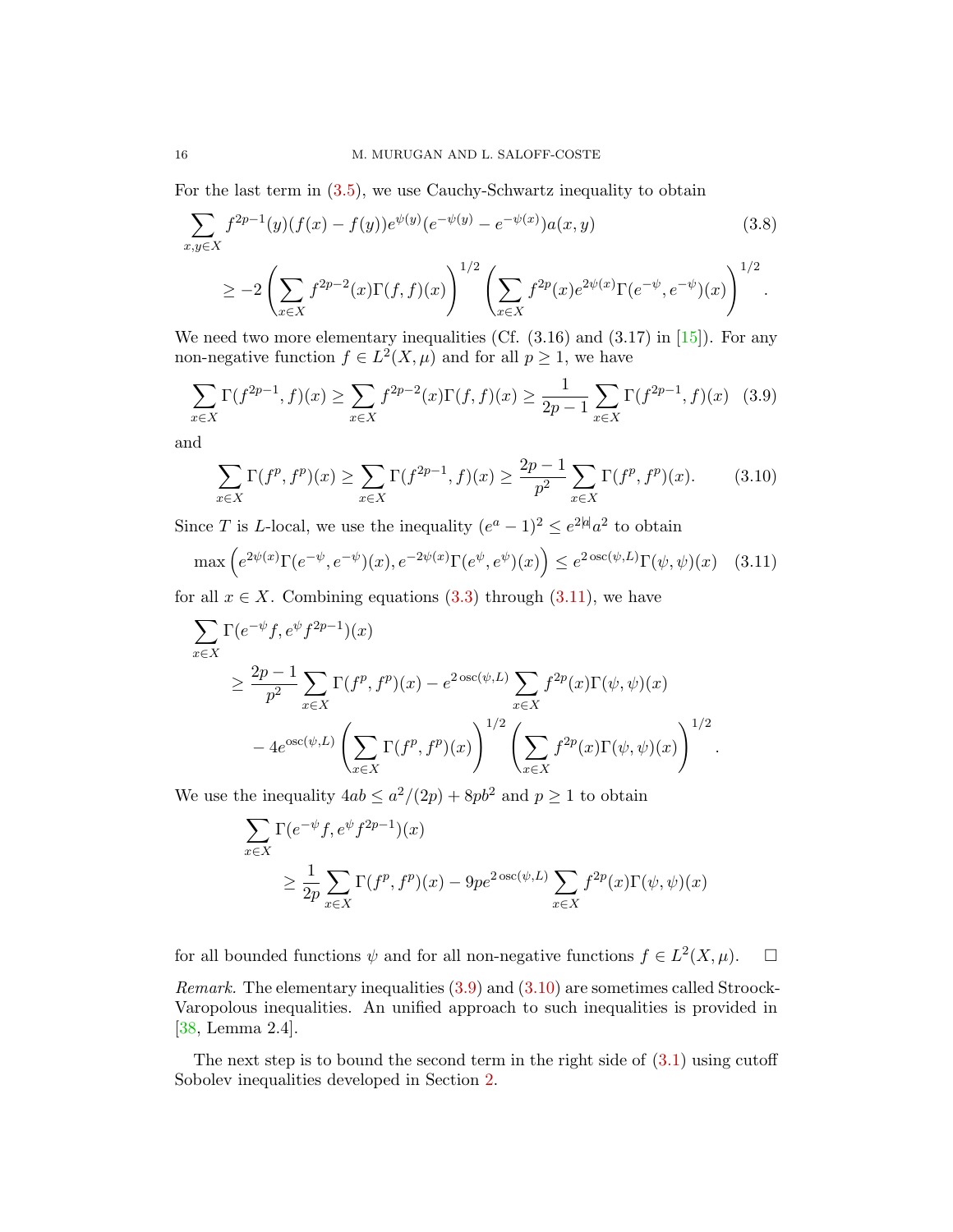<span id="page-16-7"></span>**Lemma 3.5.** Let  $(X, d, \mu)$  be a vertex weighted graph satisfying  $V(d_f)$  $V(d_f)$  with volume growth exponent  $d_f$ . Let K be a  $\mu$ -symmetric Markov operator whose kernel  $k = k_1$ satisfies  $J(\beta)$  $J(\beta)$  for some  $\beta \geq 2$ . Further assume that K satisfies the cutoff Sobolev inequality [CSJ\(](#page-4-0) $\beta$ ). Let  $\Gamma$  denote the energy measure corresponding to K and let  $\Gamma_{(L)}$  correspond to the truncated version of  $\Gamma$  for some  $L > 0$ . Define

$$
\vartheta := \frac{1}{8(d_f + \beta)}.
$$

Then there exists  $\lambda_0 \geq 1$ ,  $C_0 \geq 1$  such that the following property holds: For all  $\lambda \geq \lambda_0$ , for all  $p \geq 1$ , for all  $x \in X$ , for all  $r \geq 1$ , there exists a cut-off function  $\phi = \phi_{p,\lambda}$  for  $B(x,r) \subset B(x,2r)$  such that for all non-negative functions  $f \in L^2(X, \mu)$  we have

<span id="page-16-0"></span>
$$
\sum_{y \in X} \Gamma_{(\vartheta r)}(e^{-\lambda \phi} f, e^{\lambda \phi} f^{2p-1}) \ge \frac{1}{4p} \sum_{y \in X} \Gamma(f^p, f^p)(y) - \frac{C_0 p^{\beta} e^{8\beta \vartheta \lambda}}{r^{\beta}} \sum_{y \in X} f^{2p}(y) \mu(y),\tag{3.12}
$$

where the cutoff function  $\phi$  above satisfies

<span id="page-16-5"></span><span id="page-16-1"></span>
$$
\|\phi - \psi\|_{\infty} \le \frac{1}{\lambda p},\tag{3.13}
$$

where  $\psi$  is given by [\(2.17\)](#page-9-1).

*Proof.* By Lemma [3.4,](#page-13-4) for any cutoff function  $\phi$  for  $B(x, r) \subset B(x, 2r)$ , for all  $p \geq 1$ , for all  $\lambda > 0$ , and for all non-negative  $f \in L^2(X, \mu)$  we have

$$
\sum_{y \in X} \Gamma_{(\vartheta r)}(e^{-\lambda \phi} f, e^{\lambda \phi} f^{2p-1})
$$
\n
$$
\geq \frac{1}{2p} \sum_{y \in X} \Gamma_{(\vartheta r)}(f^p, f^p)(y) - 9p\lambda^2 e^{2\lambda \operatorname{osc}(\phi, \vartheta r)} \sum_{y \in X} f^{2p}(y) \Gamma(\phi, \phi)(y). \quad (3.14)
$$

Using  $J(\beta)$  $J(\beta)$  and a similar computation as [\[39,](#page-26-9) Equation (33)], there exists  $C_2 > 0$ such that

<span id="page-16-6"></span>
$$
\sum_{y \in X} \left( \Gamma(f^p, f^p)(y) - \Gamma_{(\vartheta r)}(f^p, f^p)(y) \right) \le C_2 r^{-\beta} \sum_{y \in X} f^{2p}(y) \mu(y) \tag{3.15}
$$

for all  $r \geq 1$ , for all  $p \geq 1$  and for all  $f \in L^2(X,\mu)$ . By [CSJ\(](#page-4-0) $\beta$ ), there exists  $C_3, C_4 > 1$  such that for any  $n \in \mathbb{N}^*$  there exists a cutoff function  $\phi = \phi_n$  for  $B(x,r) \subset B(x,2r)$  such that for all  $f \in L^2(X,\mu)$  with  $f \geq 0$ , we have

<span id="page-16-4"></span>
$$
\sum_{y \in X} f^2(y) \Gamma(\phi, \phi)(y) \le \frac{C_3}{n^2} \sum_{y \in X} \Gamma(f, f)(y) + \frac{C_4 \mathcal{G}_{\beta}(n)}{r^{\beta}} \sum_{y \in X} f^2(y) \mu(y), \qquad (3.16)
$$

where the function  $\phi = \phi_n$  above satisfies

<span id="page-16-3"></span>
$$
\|\phi - \psi\|_{\infty} \le n^{-1}.\tag{3.17}
$$

We make the choice

<span id="page-16-2"></span>
$$
n = \left[ 6p\lambda \exp(3\lambda \vartheta) \sqrt{C_3} \right]
$$
 (3.18)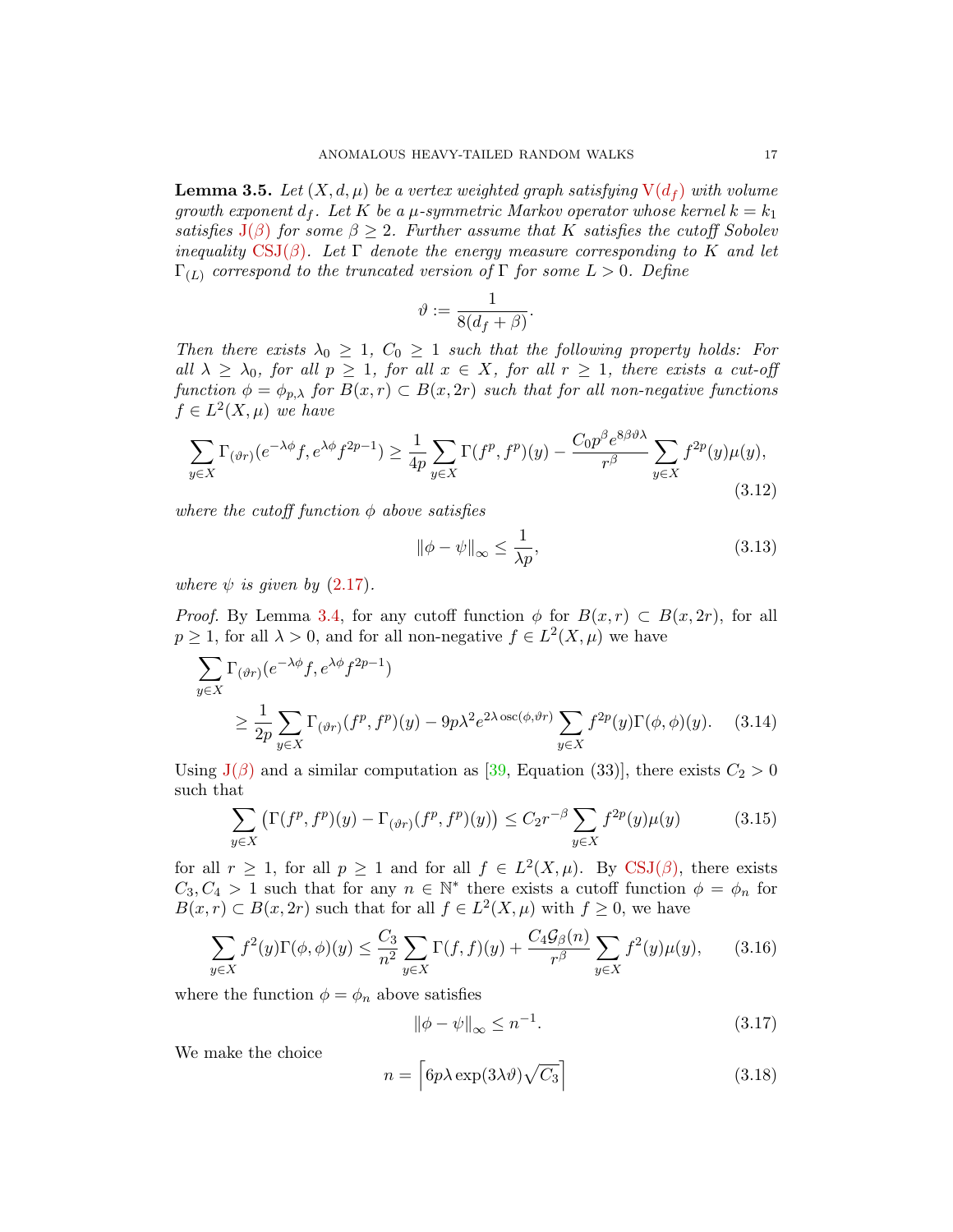and  $\lambda_0 \geq 1$  such that  $n \geq \vartheta^{-1}$  for all  $\lambda \geq \lambda_0$  and for all  $p \geq 1$ . We will verify  $\phi$  satisfies the desired properties [\(3.12\)](#page-16-0) and [\(3.13\)](#page-16-1). Using [\(3.18\)](#page-16-2) and [\(3.17\)](#page-16-3), we immediately have [\(3.13\)](#page-16-1). By [\(3.17\)](#page-16-3), triangle inequality,  $n \geq \theta^{-1}$  and by the fact that  $\psi$  is  $r^{-1}$ -Lipschitz, we have

<span id="page-17-1"></span><span id="page-17-0"></span>
$$
\operatorname{osc}(\phi, \vartheta r) \le \operatorname{osc}(\psi, \vartheta r) + 2n^{-1} \le \vartheta + 2\vartheta = 3\vartheta. \tag{3.19}
$$

By [\(3.18\)](#page-16-2), [\(3.16\)](#page-16-4), [\(3.19\)](#page-17-0), we have

$$
9p\lambda^{2}e^{2\lambda\cos(\phi,\vartheta r)}\sum_{y\in X}f^{2p}(y)\Gamma(\phi,\phi)(y)
$$
  

$$
\leq \frac{1}{4p}\sum_{y\in X}\Gamma(f^{p},f^{p})(y)+\frac{9C_{4}p\lambda^{2}e^{6\vartheta\lambda}\mathcal{G}_{\beta}(n)}{r^{\beta}}\sum_{y\in X}f^{2p}(y)\mu(y), \qquad (3.20)
$$

for all non-negative  $f \in L^2(X, \mu)$ . We use  $n \leq 12p\lambda e^{3\lambda \vartheta}\sqrt{C_3}$ ,  $\lambda \leq \vartheta^{-1}e^{\vartheta\lambda}$  and  $\mathcal{G}_{\beta}(n) \leq n^{\beta-1}$  for all  $n \in \mathbb{N}^*$  to obtain  $C_5 > 0$  (that depends on  $\vartheta, \beta$ ) such that

<span id="page-17-2"></span>
$$
9C_4p\lambda^2e^{6\vartheta\lambda}\mathcal{G}_{\beta}(n) \leq 9C_4p\lambda^2e^{6\vartheta\lambda}(12p\lambda e^{3\lambda\vartheta}\sqrt{C_3})^{\beta-1} \leq C_5p^{\beta}e^{4(\beta+1)\lambda\vartheta} \leq C_5p^{\beta}e^{8\beta\lambda\vartheta}
$$
\n(3.21)\nfor all  $p, n \geq 1$  and for all  $\lambda \geq \lambda_0$ . Combining (3.14), (3.15), (3.20) and (3.21), we

for all  $p, n \ge 1$  and for all  $\lambda > \lambda_0$ . Combining  $(3.14)$ ,  $(3.15)$ ,  $(3.20)$  and  $(3.21)$ , we obtain  $(3.12)$ .

We need the following Nash inequality to obtain off-diagonal estimates using Davies' method.

<span id="page-17-5"></span>**Proposition 3.6** (Nash inequality). Let  $(X, d, \mu)$  be a vertex weighted graph satisfying satisfies  $V(d_f)$  $V(d_f)$  with volume growth exponent  $d_f$ . Let K be a  $\mu$ -symmetric Markov operator whose kernel k satisfies  $J(\beta)$  $J(\beta)$  for some  $\beta > 0$ . Let  $\mathcal{E}(\cdot, \cdot)$  denote the corresponding Dirichlet form. Then there exists  $C_N > 0$  such that

<span id="page-17-3"></span>
$$
||f||_2^{2(1+\beta/d_f)} \le C_N \mathcal{E}(f,f) ||f||_1^{2\beta/d_f}
$$
 (3.22)

for all  $f \in L^1(X, \mu)$ , where  $\lVert \cdot \rVert_p$  denotes the  $L^p(X, \mu)$  norm.

*Proof.* The proof of the Nash inequality  $(3.22)$  is essentially contained in [\[2,](#page-24-2) p. 1064]. We repeat the proof for convenience.

For  $r > 0$  and  $f \in L^1(X, \mu)$ , we denote by  $f_r : X \to \mathbb{R}$  the  $\mu$ -weighted average

<span id="page-17-4"></span>
$$
f_r(x) = \frac{1}{V(x,r)} \sum_{y \in B(x,r)} f(y) \mu(y).
$$

We first bound  $||f_r||_1$ . There exists  $C_V > 0$  such that

$$
||f_r||_1 = \sum_{x \in X} |f_r(x)| \mu(x)
$$
  
\n
$$
\leq \sum_{x \in X} \sum_{y \in B(x,r)} |f(y)| V(x,r)^{-1} \mu(y) \mu(x) = \sum_{y \in X} |f(y)| \mu(y) \sum_{x \in B(y,r)} V(x,r)^{-1} \mu(x)
$$
  
\n
$$
\leq C_V^2 ||f||_1
$$
\n(3.23)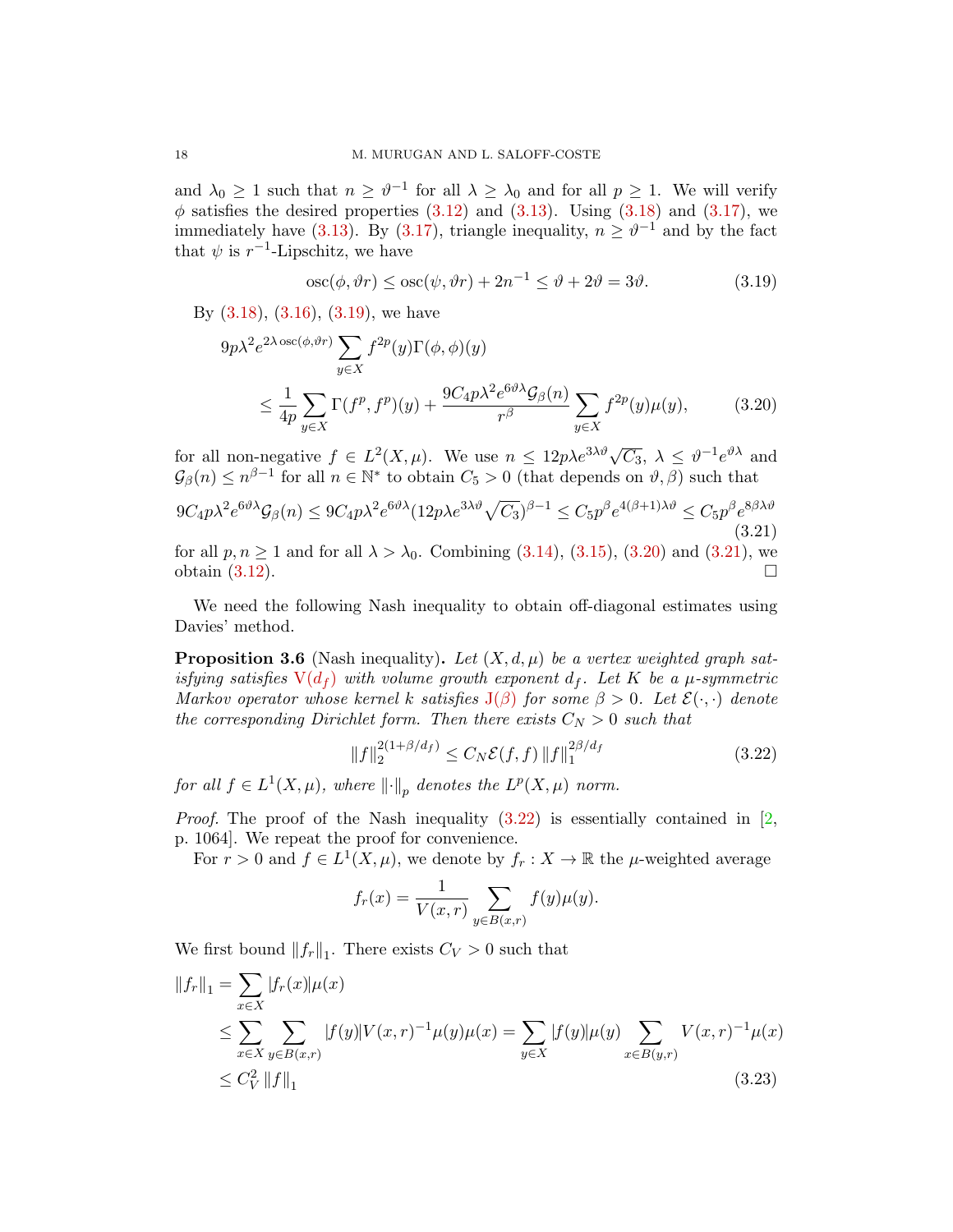for all  $f \in L^1(X,\mu)$  and for all  $r > 0$ . The second line above follows from triangle inequality and Fubini's theorem and the last line follows from  $V(d_f)$  $V(d_f)$ . By  $V(d_f)$ , there exists  $C_1 > 0$  such that

<span id="page-18-0"></span>
$$
||f_r||_{\infty} \le ||f||_1 \sup_{x \in X} V(x, r)^{-1} \le C_1 r^{-d_f} ||f||_1
$$
\n(3.24)

 $f \in L^1(X,\mu)$  and for all  $r > 0$ . Combining [\(3.23\)](#page-17-4) and [\(3.24\)](#page-18-0), there exists  $C_2 > 0$ such that

<span id="page-18-1"></span>
$$
||f_r||_2 \le ||f_r||_1^{1/2} ||f_r||_\infty^{1/2} \le C_2 r^{-d_f/2} ||f||_1
$$
\n(3.25)

for all  $f \in L^1(X, \mu)$  and for all  $r > 0$ .

There exists  $C_3 > 0$  such that for all  $f \in L^1(X, \mu)$  and for all  $r > 0$ , we have

$$
\|f - f_r\|_2^2 = \sum_{x \in X} |f(x) - f_r(x)|^2 \mu(x)
$$
  
\n
$$
\leq \sum_{x \in X} \frac{1}{V(x, r)} \sum_{y \in B(x, r)} (f(x) - f(y))^2 \mu(y) \mu(x)
$$
  
\n
$$
\leq C_1 \sum_{x, y \in X} (f(x) - f(y))^2 \mathbf{1}_{\{d(x, y) \leq r\}} r^{-d_f} \mu(x) \mu(y)
$$
  
\n
$$
\leq 2^{d_f + \beta} C_1 r^{\beta} \sum_{x, y \in X} (f(x) - f(y))^2 \frac{1}{(1 + d(x, y))^{d_f + \beta}} \mu(x) \mu(y)
$$
  
\n
$$
\leq \frac{C_3 r^{\beta}}{2} \sum_{x, y \in X} (f(x) - f(y))^2 k(x, y) \mu(x) \mu(y) = C_3 r^{\beta} \mathcal{E}(f, f). \quad (3.26)
$$

The second line above follows from Jensen's inequality, the third line follows from an application of  $V(d_f)$  $V(d_f)$  similar to [\(3.24\)](#page-18-0) and the last line follows from  $J(\beta)$  $J(\beta)$  and Lemma  $2.4(a)$  $2.4(a)$ .

By triangle inequality,  $(3.25)$  and  $(3.26)$ , we have

<span id="page-18-3"></span>
$$
||f||_2 \le ||f_r||_2 + ||f - f_r||_2 \le C_2 r^{-d_f/2} ||f||_1 + C_3^{1/2} r^{\beta/2} \mathcal{E}(f, f)^{1/2}
$$
 (3.27)

for all  $f \in L^1(X,\mu)$  and all  $r > 0$ . The Nash inequality [\(3.22\)](#page-17-3) follows from [\(3.27\)](#page-18-3) and the choice

<span id="page-18-2"></span>
$$
r = \left(\frac{\|f\|_1^2}{\mathcal{E}(f,f)}\right)^{1/(d_f+\beta)}.
$$

The following lemma is analogous to [\[15,](#page-25-12) Lemma 3.21] but the statement and its proof is slightly modified to suit our context.

<span id="page-18-5"></span>**Lemma 3.7.** Let  $w : [0, \infty) \to (0, \infty)$  be a non-decreasing function and suppose that  $u \in C^1([0,\infty);(0,\infty))$  satisfies

<span id="page-18-4"></span>
$$
u'(t) \le -\frac{\epsilon}{p} \left( \frac{t^{(p-2)/\theta p}}{w(t)} \right)^{\theta p} u^{1+\theta p}(t) + \delta p^{\beta} u(t)
$$
 (3.28)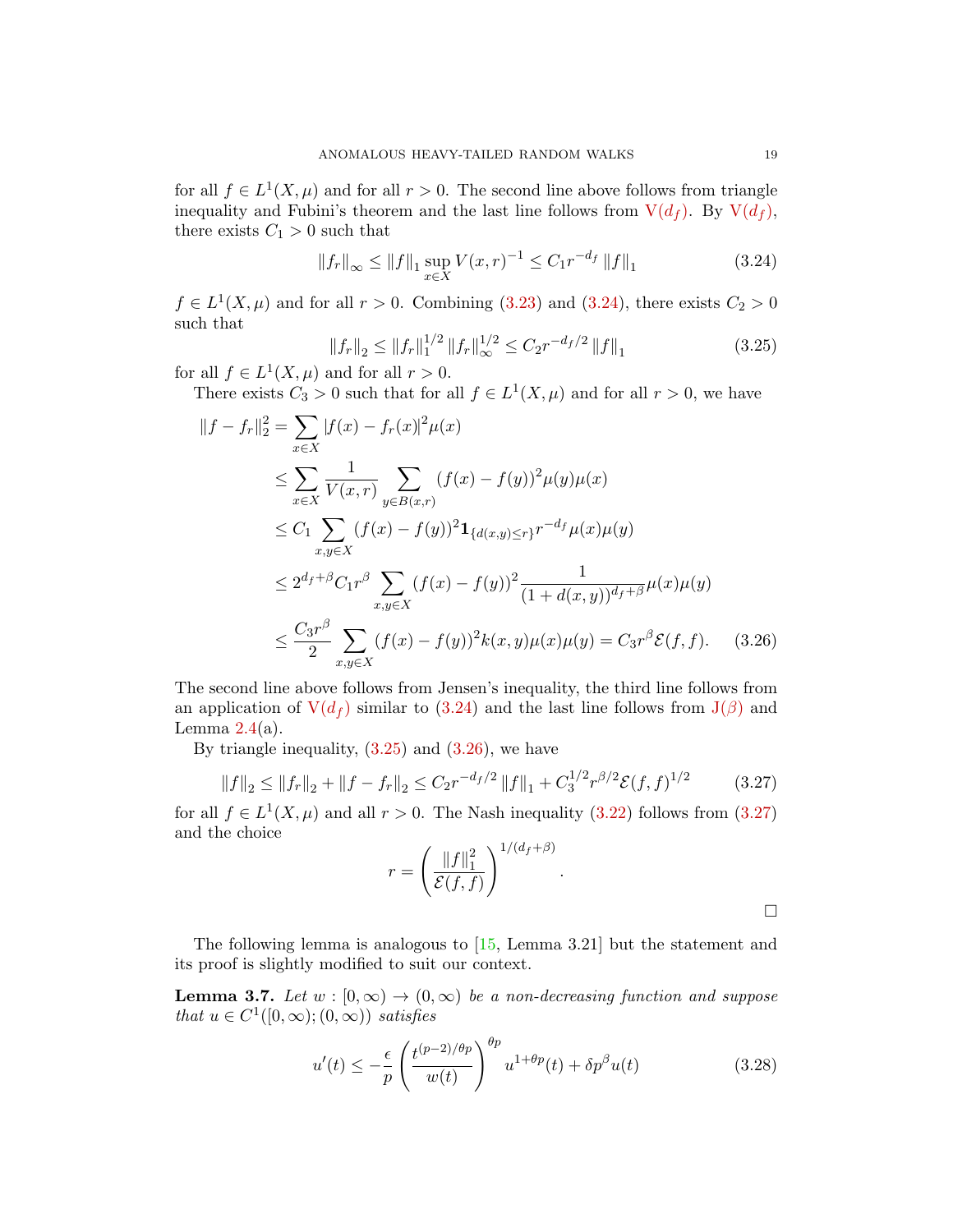for some positive  $\epsilon, \theta$  and  $\delta, \beta \in [2, \infty)$  and  $p = 2^k$  for some  $k \in \mathbb{N}^*$ . Then u satisfies

<span id="page-19-3"></span>
$$
u(t) \le \left(\frac{2p^{\beta+1}}{\epsilon\theta}\right)^{1/\theta p} t^{(1-p)/\theta p} w(t) e^{\delta t/p}.
$$
 (3.29)

*Proof.* Set  $v(t) = e^{-\delta p^{\beta}t}u(t)$ . By [\(3.28\)](#page-18-4), we have

$$
v'(t) = e^{-\delta p^{\beta}t} \left( u'(t) - \delta p^{\beta}u(t) \right) \le -\frac{\epsilon t^{p-2}}{pw(t)^{\theta p}} e^{\theta \delta p^{\beta+1}t}v(t)^{1+\theta p}.
$$

Hence

$$
\frac{d}{dt} (v(t))^{-\theta p} \ge \epsilon \theta t^{p-2} w(t)^{-\theta p} e^{\theta \delta p^{\beta+1} t}
$$

and so, since  $w$  is non-decreasing

<span id="page-19-1"></span>
$$
e^{\delta\theta p^{\beta+1}t}u(t)^{-\theta p} \ge \epsilon\theta w(t)^{-\theta p} \int_0^t s^{(p-2)} e^{\theta \delta p^{\beta+1}s} ds.
$$
 (3.30)

Note that

<span id="page-19-2"></span>
$$
\int_0^t s^{(p-2)} e^{\theta \delta p^{\beta+1} s} ds \ge (t/\delta \theta p^{\beta+1})^{p-1} \int_{\delta \theta p^{\beta+1} (1-1/p^{\beta+1})}^{\delta \theta p^{\beta+1}} y^{(p-2)} e^{ty} dy
$$
  
\n
$$
\ge \frac{t^{p-1}}{p-1} \exp \left( \delta \theta p^{\beta+1} t - \delta \theta t \right) \left[ 1 - (1 - p^{-\beta-1})^{p-1} \right]
$$
  
\n
$$
\ge \frac{t^{p-1}}{2p^{\beta+1}} \exp \left( \delta \theta p^{\beta+1} t - \delta \theta t \right).
$$
 (3.31)

In the last line above, we used the bound  $1 - (1 - p^{-\beta - 1})^{p-1} \ge \frac{1}{2}$  $\frac{1}{2}p^{-\beta-1}(p-1)$  for all  $p, \beta \ge 2$ . Combining [\(3.30\)](#page-19-1) and [\(3.31\)](#page-19-2) yields [\(3.29\)](#page-19-3).

We now have all the necessary ingredients to prove Proposition [3.1.](#page-13-0)

*Proof of Proposition [3.1.](#page-13-0)* Let  $H_t := \exp(t(K - I))$  denote the corresponding continuous time semigroup. Note that  $H_t$  is  $\mu$ -symmetric and let  $h_t$  be the kernel of  $H_t$  with respect to  $\mu$ . As explained in [\[39,](#page-26-9) Remark 3], by [\[25,](#page-25-14) Theorem 3.6] it suffices to show the following bound on  $h_t$ : there exists  $C_1 > 0$  such that

<span id="page-19-0"></span>
$$
h_t(x,y) \le C_1 \min\left(\frac{1}{t^{d_f/\beta}}, \frac{t}{(d(x,y))^{d_f+\beta}}\right) \tag{3.32}
$$

for all  $x, y \in X$  and for all  $t \geq 1$ . By [\[21,](#page-25-15) Proposition II.1] the Nash inequality  $(3.22)$  in Proposition [3.6](#page-17-5) implies that there exists  $C_2 > 0$  such that

<span id="page-19-5"></span>
$$
h_t(x,y) \le \frac{C_2}{t^{d_f/\beta}}\tag{3.33}
$$

for all  $x, y \in X$  and for all  $t \geq 1$ .

Let  $t \geq 1$  and let  $x, y \in X$  such that  $d(x, y) \geq 2$ . Let  $\vartheta = 1/(8(d_f + \beta))$  and  $\lambda_0, C_0 \geq 1$  be constants given by Lemma [3.5.](#page-16-7) We define parameters L and r that depend only on  $x$  and  $y$  as

<span id="page-19-4"></span>
$$
r = d(x, y)/2, L = \vartheta r.
$$
\n
$$
(3.34)
$$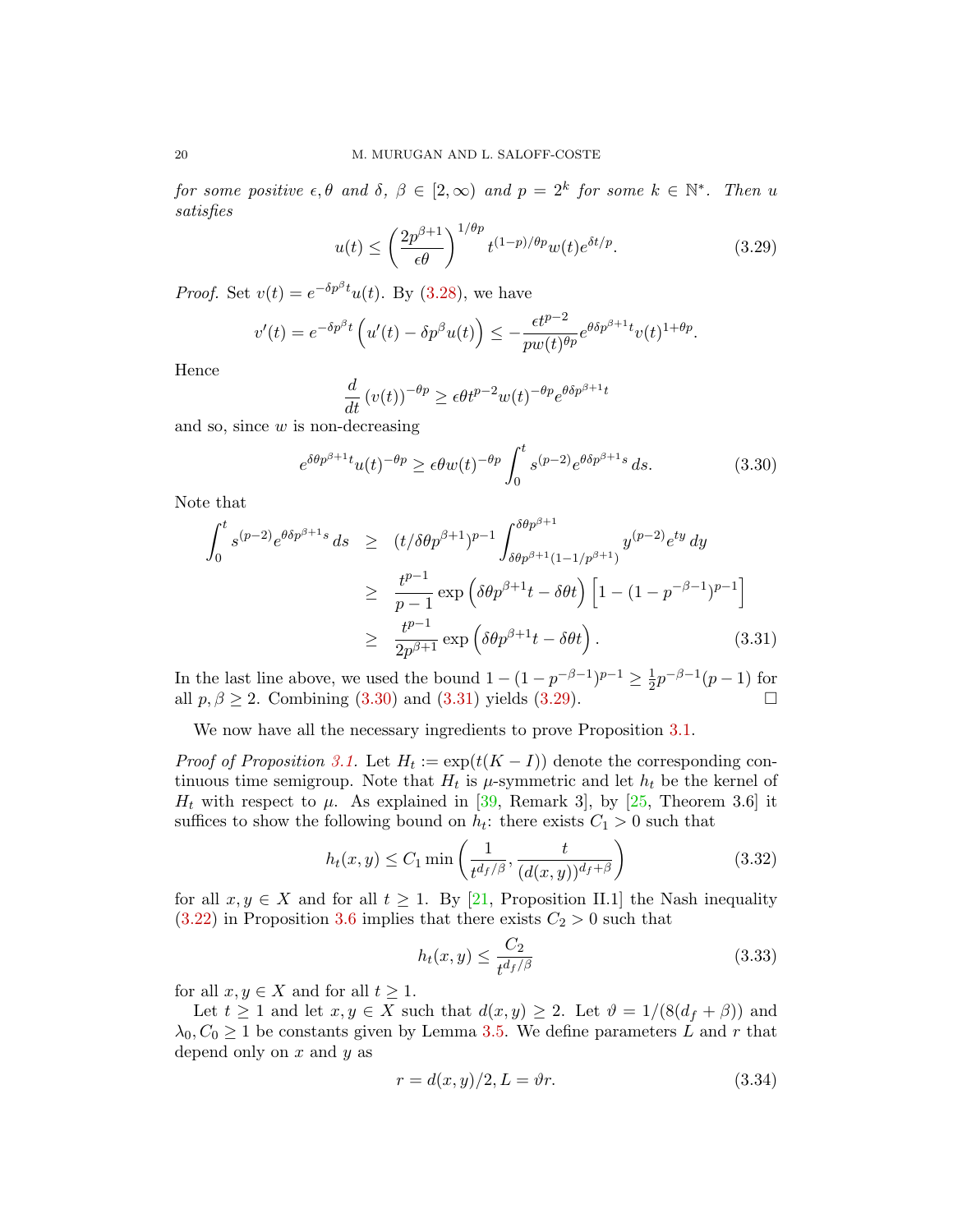Let  $\lambda \geq \lambda_0$  be arbitrary. Let Γ denote the energy measure corresponding to K and let  $\Gamma(L)$  denote its truncation. Define the truncated Dirichlet form

$$
\mathcal{E}_L(f,f) = \sum_{y \in X} \Gamma_{(L)}(f,f)(y)
$$

for all  $f \in L^2(X,\mu)$ . Let  $h_t^{(L)}$  denote the continuous time kernel with respect to  $\mu$  for the corresponding jump process and let  $H_t^{(L)}$  denote the corresponding Markov semigroup. Let  $p_k = 2^k$  for  $k \in \mathbb{N}$  and let  $\psi_k = \lambda \phi_{p_k,\lambda}$  where  $\phi_{p_k,\lambda}$  is the cutoff function for  $B(x, r) \subset B(x, 2r)$  given by Lemma [3.5.](#page-16-7) Define the 'perturbed semigroup'

<span id="page-20-0"></span>
$$
H_t^{L,\psi_k}f(x) = e^{\psi_k(x)} \left( H_t^{(L)} \left( e^{-\psi_k} f \right) \right)(x). \tag{3.35}
$$

We now pick  $f \in L^2(X, \mu)$  and  $f \ge 0$  with  $||f||_2 = 1$  and define

<span id="page-20-1"></span>
$$
f_{t,k} := H_t^{L,\psi_k} f \tag{3.36}
$$

for all  $k \in \mathbb{N}$ , and  $P_t^{\psi_k}$  denotes the perturbed semigroup defined in [\(3.35\)](#page-20-0). We remark that the constants below do not depend on the choice of  $x, y \in X$  with  $d(x, y) \ge 2$  or the choice of  $f \in L^2(X, \mu)$ ,  $t \ge 1$  or  $\lambda \ge \lambda_0$ .

Using Lemma [3.5,](#page-16-7) we have

<span id="page-20-2"></span>
$$
\frac{d}{dt} ||f_{t,0}||_2^2 = -2\mathcal{E}_L \left( e^{\psi_0} f_{t,0}, e^{-\psi_0} f_{t,0} \right)
$$
  

$$
\leq 2C_0 \frac{e^{8\beta\vartheta\lambda}}{r^{\beta}} ||f_{t,0}||_2^2
$$
(3.37)

and

$$
\frac{d}{dt} \|f_{t,k}\|_{2p_k}^{2p_k} = -2p_k \mathcal{E}_L \left( e^{\psi_k} f_{t,k}^{2p_k - 1}, e^{-\psi_k} f_{t,k} \right) \n\le -\frac{1}{2} \mathcal{E} \left( f_{t,k}^{p_k}, f_{t,k}^{p_k} \right) + 2C_0 \frac{e^{8\beta \vartheta \lambda} p_k^{\beta + 1}}{r^{\beta}} \|f_{t,k}\|_{2p_k}^{2p_k}
$$
\n(3.38)

for all  $k \in \mathbb{N}^*$ . By solving  $(3.37)$ , we obtain

<span id="page-20-5"></span>
$$
\|f_{t,0}\|_{p_1} = \|f_{t,0}\|_2 \le \exp\left(C_0 e^{8\beta\vartheta\lambda} t/r^{\beta}\right) \|f\|_2 = \exp\left(C_0 e^{8\beta\vartheta\lambda} t/r^{\beta}\right). \tag{3.39}
$$

Using  $(3.38)$  and Nash inequality  $(3.22)$ , we obtain

<span id="page-20-3"></span>
$$
\frac{d}{dt} \|f_{t,k}\|_{2p_k} \le -\frac{1}{4C_N p_k} \|f_{t,k}\|_{2p_k}^{1+2\beta p_k/d_f} \|f_{t,k}\|_{p_k}^{-2\beta p_k/d_f} + C_0 p_k^{\beta} \frac{e^{8\beta\vartheta\lambda}}{r^{\beta}} \|f_{t,k}\|_{2p_k}
$$
\n(3.40)

for all  $k \in \mathbb{N}^*$ . By [\(3.13\)](#page-16-1), we have  $\|\psi_k - \psi_{k-1}\|_{\infty} \leq 3/p_k$ . This along the fact that  $H_t^{(L)}$  $t_t^{(L)}$  is a contraction on  $L^{\infty}$  yields

<span id="page-20-4"></span>
$$
\exp(-6/p_k)f_{t,k-1} \le f_{t,k} \le \exp(6/p_k)f_{t,k-1} \tag{3.41}
$$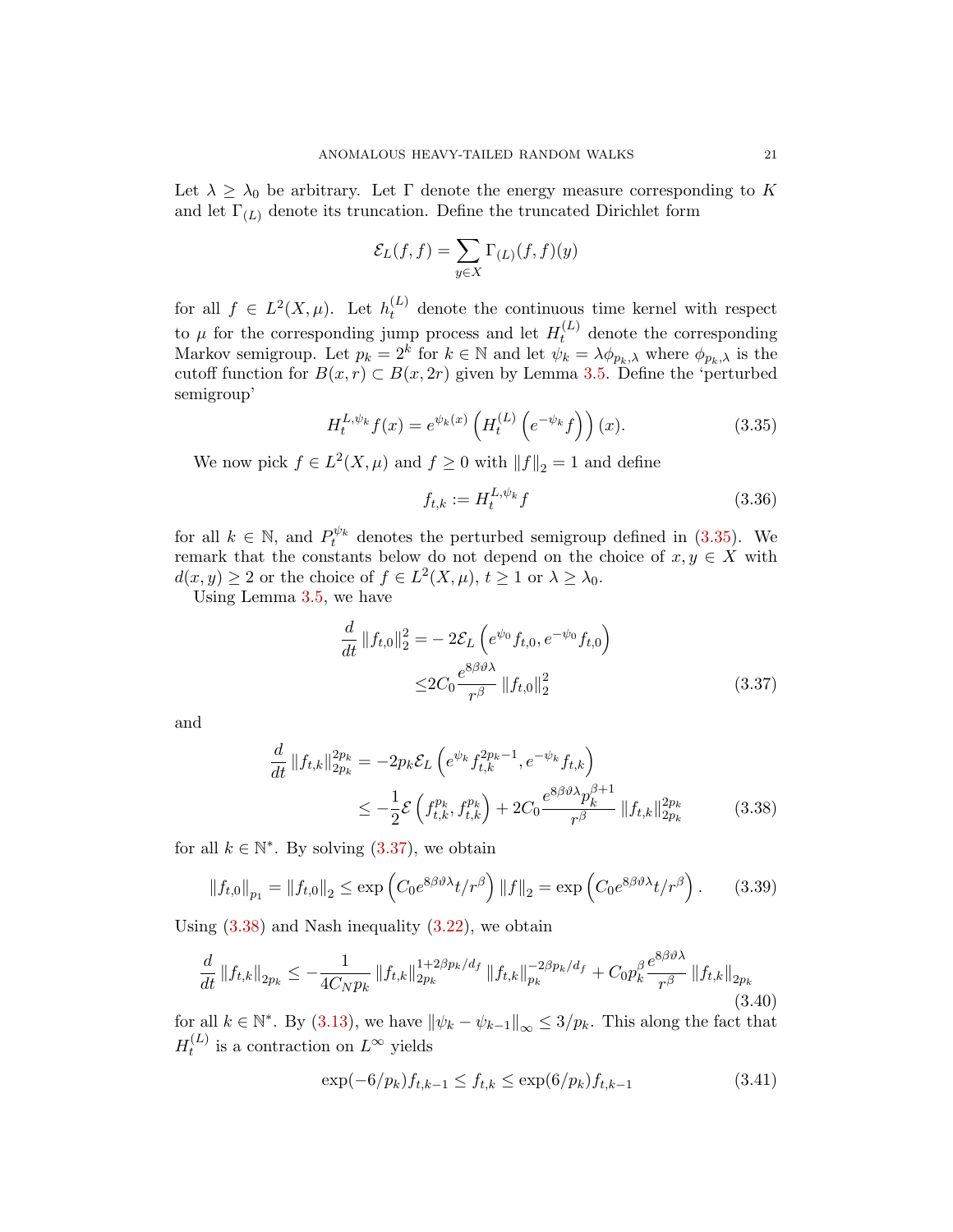for all  $k \in \mathbb{N}^*$ . Combining  $(3.40)$  and  $(3.41)$ , we obtain

<span id="page-21-0"></span>
$$
\frac{d}{dt} \left\| f_{t,k} \right\|_{2p_k} \le -\frac{1}{C_A p_k} \left\| f_{t,k} \right\|_{2p_k}^{1+2\beta p_k/d_f} \left\| f_{t,k-1} \right\|_{p_k}^{-2\beta p_k/d_f} + C_0 p_k^{\beta} \frac{e^{8\beta \vartheta \lambda}}{r^{\beta}} \left\| f_{t,k} \right\|_{2p_k} \tag{3.42}
$$

for all  $k \in \mathbb{N}^*$ , where  $C_A = 4C_N \exp(12\beta/d_f)$ . Let  $u_k(t) = ||f_{t,k-1}||_{p_k}$  and let

$$
w_k(t) = \sup \{ s^{d_f(p_k-2)/(2\beta p_k)} u_k(s) : s \in (0, t] \}.
$$

By [\(3.39\)](#page-20-5),  $w_1(t) \le \exp(C_0 e^{8\beta \vartheta \lambda} t / r^{\beta})$ . Further by [\(3.42\)](#page-21-0),  $u_{k+1}$  satisfies [\(3.28\)](#page-18-4) with  $\epsilon = 1/C_A$ ,  $\theta = 2\beta/d_f$ ,  $\delta = C_0(e^{8\beta\vartheta\lambda}/r^{\beta})$ ,  $w = w_k$ ,  $p = p_k$ . Hence by Lemma [3.7,](#page-18-5)

$$
u_{k+1}(t) \le (2^{(\beta+1)k+1}/\epsilon \theta)^{1/(\theta p_k)} t^{(1-p_k)/\theta p_k} e^{\delta t/p_k} w_k(t).
$$

Therefore

$$
w_{k+1}(t)/w_k(t) \leq (2^{(\beta+1)k+1}/\epsilon \theta)^{1/(\theta 2^k)} e^{\delta t/2^k}
$$

for  $k \in \mathbb{N}^*$ . Hence, we obtain

$$
\lim_{k \to \infty} w_k(t) \le C_3 e^{\delta t} w_1(t) \le C_2 \exp(2C_0 e^{8\beta \vartheta \lambda} t/r^{\beta})
$$

where  $C_3 = C_3(\beta, \epsilon, \theta) > 0$ . Hence

$$
\lim_{k \to \infty} u_k(t) = \left\| H_t^{L, \psi_\infty} f \right\|_\infty \le \frac{C_2}{t^{d_f/2\beta}} \exp(2C_0 e^{8\beta \vartheta \lambda} t/r^\beta).
$$

where  $\psi_{\infty} = \lim_{k \to \infty} \psi_k$ . Since the above bound holds for all non-negative  $f \in$  $L^2(X,\mu)$ , we obtain

$$
\left\| H_t^{L,\psi_\infty} \right\|_{2\to\infty} \leq \frac{C_3}{t^{d_f/2\beta}} \exp(2C_0 e^{8\beta\vartheta\lambda} t/r^{\beta}).
$$

The estimate is unchanged if we replace  $\psi_k$ 's by  $-\psi_k$ . Since  $H_t^{L,-\psi}$  $t^{L,-\psi}$  is the adjoint of  $H_t^{L,\psi}$  $t^{L,\psi}_t$ , by duality we have that for all  $t > 0$ 

$$
\left\| H_t^{L,\psi_\infty} \right\|_{1\to 2} \leq \frac{C_3}{t^{d_f/2\beta}} \exp(2C_0 e^{8\beta \vartheta \lambda} t/r^{\beta}).
$$

Combining the above, we have

$$
\left\|H_t^{L,\psi_\infty}\right\|_{1\to\infty}\leq \frac{C_32^{d_f/\beta}}{t^{d_f/\beta}}\exp(2C_0e^{8\beta\vartheta\lambda}t/r^\beta).
$$

for all  $\lambda \geq \lambda_0$ , for all  $x, y \in M$  with  $d(x, y) \geq 2$ , where L is as defined in [\(3.34\)](#page-19-4). Therefore

<span id="page-21-1"></span>
$$
h_t^{(L)}(x,y) \le \frac{C_2 2^{d_f/\beta}}{t^{d_f/\beta}} \exp(2C_0 e^{8\beta \vartheta \lambda} t/r^{\beta} + \psi_\infty(y) - \psi_\infty(x))
$$
 (3.43)

for all  $x, y \in X$  satisfying  $d(x, y) \geq 2$ , for all  $t \geq 1$  and for all  $\lambda \geq \lambda_0$ .

Now we choose  $\lambda$  as

$$
\lambda = \frac{d_f + \beta}{\beta} \log(r^{\beta}/t). \tag{3.44}
$$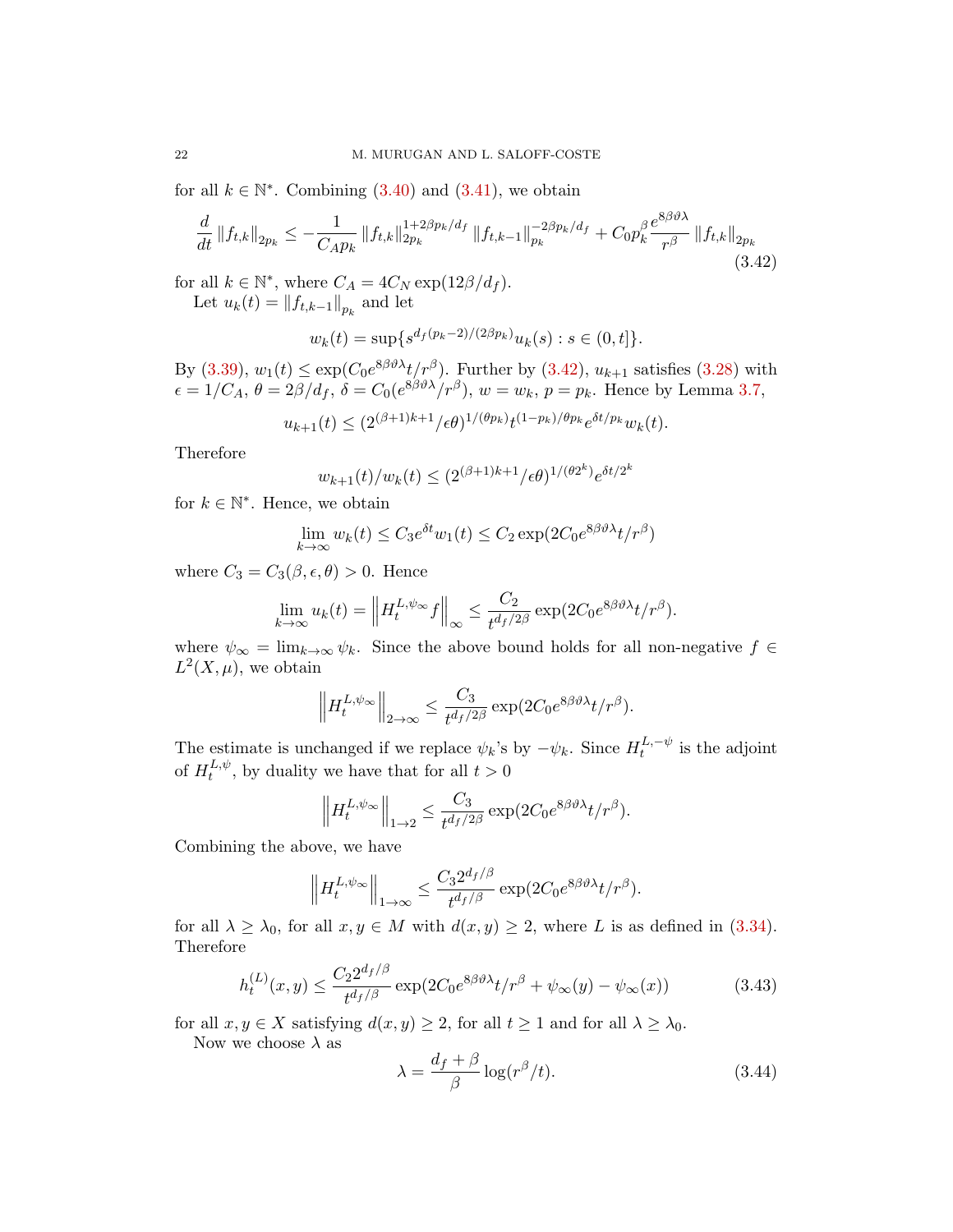By [\(3.33\)](#page-19-5), it suffices to show [\(3.32\)](#page-19-0) for the case  $d(x, y) \geq 2$  and  $\lambda \geq \lambda_0$ . By the choices in [\(3.34\)](#page-19-4), we have  $\psi_{\infty}(y) - \psi_{\infty}(x) = -\lambda$  and hence by [\(3.43\)](#page-21-1), we obtain

<span id="page-22-3"></span>
$$
h_t^{(L)}(x,y) \le \frac{C_2 2^{d_f/\beta}}{t^{d_f/\beta}} \exp(2C_0 e^{8\beta \vartheta \lambda} t/r^{\beta} - \lambda) = \frac{C_2 2^{d_f/\beta}}{t^{d_f/\beta}} \exp(2C_0) \frac{t^{1 + (d_f/\beta)}}{r^{d_f + \beta}}. (3.45)
$$

By [\(3.45\)](#page-22-3), [\(3.34\)](#page-19-4) along with Meyer decomposition bound in [\[11,](#page-25-9) Lemma 3.1], there exists  $C_4, C_5 > 0$  such that for all  $x, y \in X$  and for all  $t \geq 1$  satisfying  $d(x, y)$ <sup> $\beta \geq C_5 t$ , we have</sup>

$$
h_t(x,y) \le \frac{C_4 t}{(d(x,y))^{d_f+\beta}}.
$$

The above equation along with [\(3.33\)](#page-19-5) yields [\(3.32\)](#page-19-0) which in turn implies  $UHKP(d_f, \beta)$  $UHKP(d_f, \beta)$ . 'n

We will now prove the main results stated in the introduction.

Proof of Theorem [1.5.](#page-4-2) Proposition [3.1](#page-13-0) and Proposition [2.7](#page-11-6) are the two desired implications.

*Proof of Corollary [1.6.](#page-4-3)* Let  $K_1$  satisfy [HKP\(](#page-3-1) $d_f$ ,  $\beta$ ). Then by Theorem [1.5,](#page-4-2) we have that  $K_1$  satisfies the cutoff Sobolev inequality [CSJ\(](#page-4-0) $\beta$ ). Since two  $\mu$ -symmetric Markov operators satisfying  $J(\beta)$  $J(\beta)$  have comparable energy measures,  $K_2$  satisfies  $\text{CSJ}(\beta)$ . Therefore by Theorem [1.5,](#page-4-2)  $K_2$  satisfies [UHKP\(](#page-3-2) $d_f$ ,  $\beta$ ). The upper bounds [UHKP\(](#page-3-2) $d_f$ ,  $\beta$ ), [\(3.32\)](#page-19-0), and the lower bound of the kernel in  $J(\beta)$  $J(\beta)$  are sufficient to show the matching lower bounds  $LHKP(d_f, \beta)$  $LHKP(d_f, \beta)$  using an iteration argument due to Bass and Levin  $[14]$ . The argument in  $[39,$  Sections 4 and 5 can be directly adapted to this setting. Therefore  $K_2$  satisfies  $HKP(d_f, \beta)$  $HKP(d_f, \beta)$ .

<span id="page-22-2"></span>3.1. Applications. The following transition probability estimate is the main application of our stability result and provides several examples.

<span id="page-22-4"></span>**Theorem 3.8.** Let  $(X, d, \mu)$  be a vertex weighted graph satisfying  $V(d_f)$  $V(d_f)$  with volume growth exponent  $d_f$ . Let  $(S_n)_{n\in\mathbb{N}}$  denote the simple random on X with transition probability  $P_n(x, y) = \mathbb{P}(X_n = y | X_0 = x)$ . Suppose that the transition probability  $P_n$  satisfies the following sub-Gaussian estimates  $USG(d_f, d_w)$  $USG(d_f, d_w)$  and  $\text{LSG}(d_f, d_w)$  with walk dimension  $d_w$ : there exists constants  $c, C > 0$  such that, for all  $x, y \in X$ 

<span id="page-22-5"></span><span id="page-22-1"></span><span id="page-22-0"></span>
$$
P_n(x,y) \le \frac{C}{n^{d_f/d_w}} \exp\left[-\left(\frac{d(x,y)^{d_w}}{Cn}\right)^{\frac{1}{d_w-1}}\right], \forall n \ge 1; \qquad \text{USG}(d_f, d_w)
$$

and

$$
(P_n + P_{n+1})(x, y) \ge \frac{c}{n^{d_f/d_w}} \exp\left[-\left(\frac{d(x, y)^{d_w}}{cn}\right)^{\frac{1}{d_w - 1}}\right], \forall n \ge 1 \lor d(x, y).
$$
  
LSG $(d_f, d_w)$ 

Let K be a  $\mu$ -symmetric Markov operator whose kernel  $k = k_1$  satisfies  $J(\beta)$  $J(\beta)$  for some  $\beta \in [2, d_w)$ . Then the corresponding iterated kernel  $k_n$  satisfies [HKP\(](#page-3-1) $d_f, \beta$ ).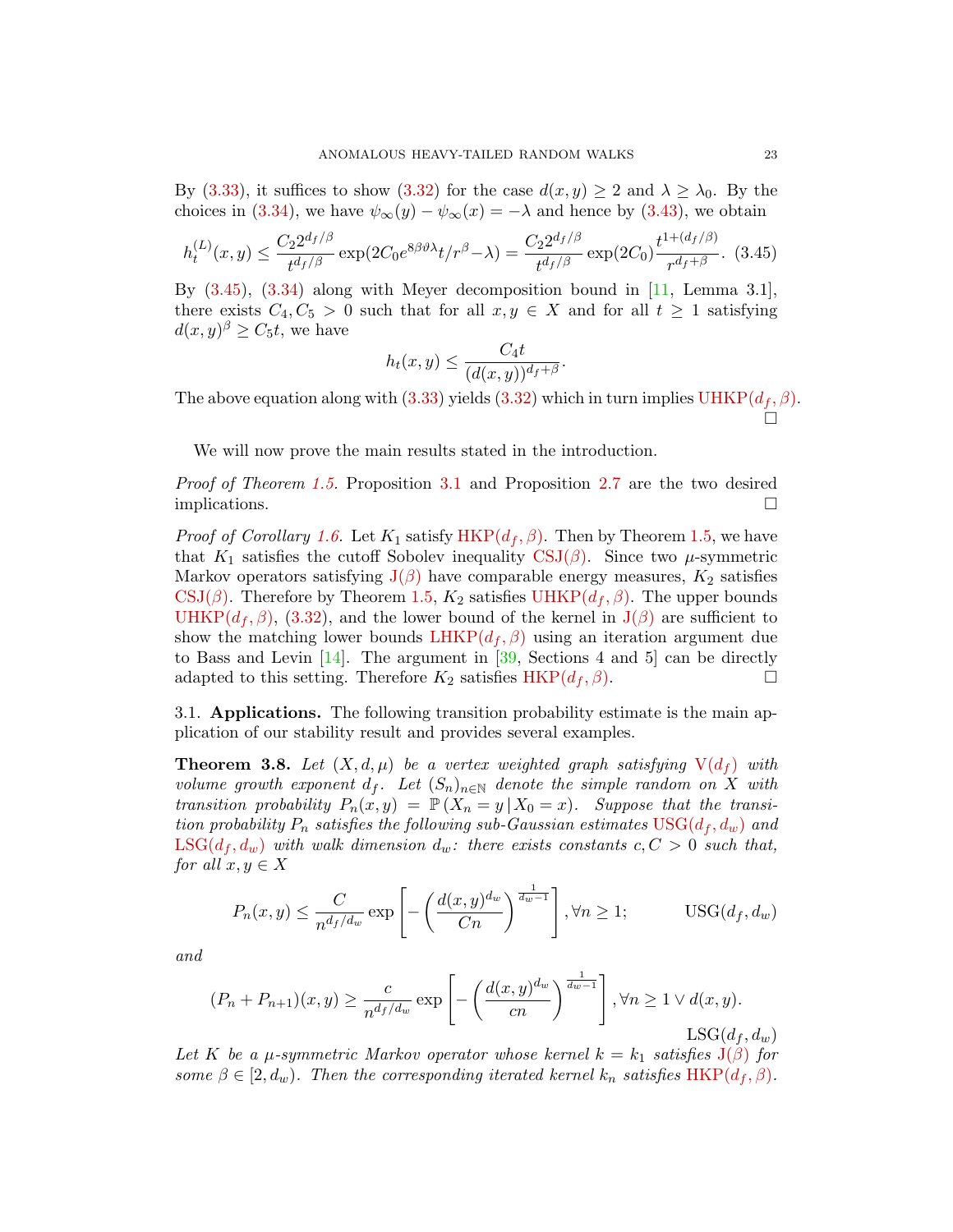- *Remark.* (a) For the case  $\beta \in (0, 2)$ , [HKP\(](#page-3-1) $d_f$ ,  $\beta$ ) follows from  $V(d_f)$  $V(d_f)$  and  $J(\beta)$  $J(\beta)$  (see [\[39,](#page-26-9) Theorem 1.1]). In this case there is no assumption required on the heat kernel of  $(X, d, \mu)$ .
- (b) For the case  $\beta \geq d_w$ , [HKP\(](#page-3-1) $d_f$ ,  $\beta$ ) does not hold. We refer the reader to [\[40,](#page-26-7) Theorem 1.2] for on-diagonal estimates. We do not know off-diagonal estimates in this case.
- (c) We obtained matching two sided estimates on  $\sup_{x\in X} k_{2n}(x, x)$  in [\[40\]](#page-26-7) for all  $\beta > 0$ . Due to Theorem [3.8,](#page-22-4) we have analogous pointwise on-diagonal lower bounds on  $k_n(x, x)$  for all  $x \in X$  for the case  $\beta \in [2, d_w)$ .
- (d) The hypothesis of sub-Gaussian estimate for the simple random walk can be generalized to any random walk satisfying certain uniform ellipticity hypoth-esis – see [\[40,](#page-26-7) Theorem 1.2] for such a set up.
- (e) The application of Davies' method in literature (see for example [\[11,](#page-25-9) Section 3.2]) is inadequate to obtain [UHKP\(](#page-3-2) $d_f$ ,  $\beta$ ) for the case  $\beta \geq 2$ . If  $\beta > 2$ , the existing methods yields the off-diagonal upper bound corresponding to the off-diagonal estimate in  $UHKP(d_f, 2)$  $UHKP(d_f, 2)$  and therefore not optimal by a factor of  $(1 + d(x, y))^{\beta - 2}$ . Even in the case  $\beta = 2$ , the existing method gives an off-diagonal upper bound that is not optimal by the logarithmic factor  $log(2+$  $d(x, y)$ .

*Proof of Theorem [3.8.](#page-22-4)* By a known subordination argument (see [\[40,](#page-26-7) Theorem 5.1]), there exists a  $\mu$ -symmetric Markov operator satisfying  $J(\beta)$  $J(\beta)$  and  $HKP(d_f, \beta)$  $HKP(d_f, \beta)$ . The desired result then follows from Corollary [1.6.](#page-4-3)  $\Box$ 

In the remainder of this section, we will elaborate on a rich family of examples using Theorem [3.8.](#page-22-4)

<span id="page-23-0"></span>*Example 1.* For any  $d_f \in [1,\infty)$  and for any  $d_w \in [2, d_f + 1]$ , Barlow constructs graphs that satisfy sub-Gaussian estimates  $USG(d_f, d_w)$  $USG(d_f, d_w)$  and  $LSG(d_f, d_w)$  $LSG(d_f, d_w)$  – see [\[4,](#page-25-2) Theorem 2] and [\[31,](#page-26-3) Theorem 3.1]. Moreover, these are the complete range of  $d_f$  and  $d_w$  for which sub-Gaussian estimates  $USG(d_f, d_w)$  $USG(d_f, d_w)$  and  $LSG(d_f, d_w)$  $LSG(d_f, d_w)$  could possibly hold for graphs.

Let us fix one such graph  $(X, d)$  satisfying USG $(d_f, d_w)$  and LSG $(d_f, d_w)$  for some  $d_f \in [1,\infty), d_w \in (2, d_f+1]$ . Consider any function  $J: X \times X \to (0,\infty)$ satisfying

$$
\frac{C^{-1}}{(1+d(x,y))^{d_f+\beta}} \le J(x,y) = J(y,x) \le \frac{C}{(1+d(x,y))^{d_f+\beta}} \quad \forall x, y \in X. \tag{3.46}
$$

Any function J satisfying [\(3.46\)](#page-22-5) defines a measure  $\mu(\lbrace x \rbrace) = \sum_{y \in X} J(x, y)$  and a  $\mu$ -symmetric Markov operator K with kernel  $k(x, y) = J(x, y) (\mu(x) \mu(y))^{-1}$ . If  $\beta \in [2, d_w)$ , we obtain HKP $(d_f, \beta)$  for the Markov operator K.

To compare with some earlier works in the continuous time case, let us point out that we obtain continuous time heat kernel estimates corresponding to  $UHKP(d_f, \beta)$  $UHKP(d_f, \beta)$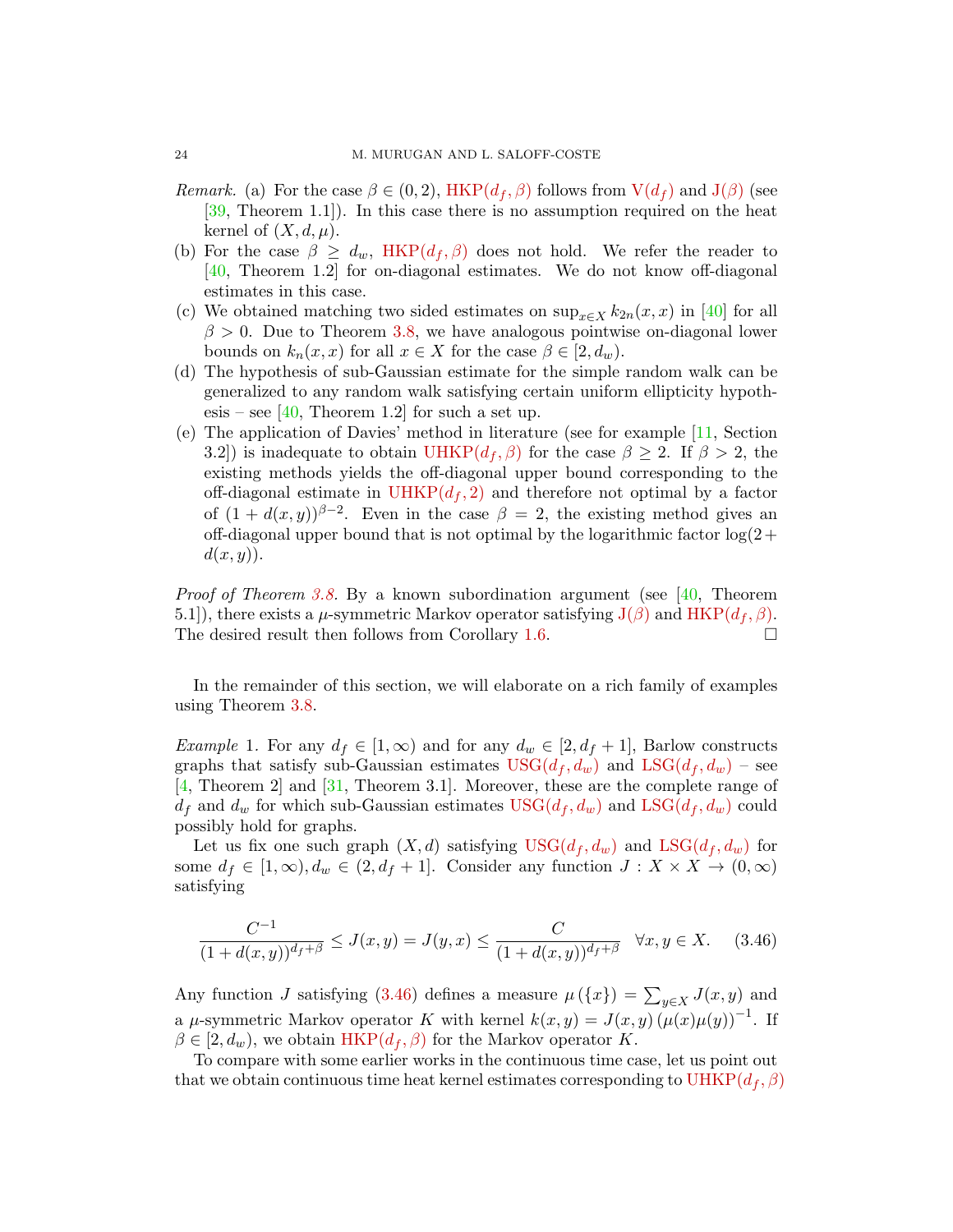in  $(3.32)$ . Consider a continuous time jump process with symmetric measure  $\nu$  satisfying  $V(d_f)$  $V(d_f)$  and the Dirichlet form

$$
\mathcal{E}(f,f) = \int_X \int_X (f(x) - f(y))^2 J(x,y) \nu(dx) \nu(dy) \tag{3.47}
$$

on  $L^2(X, \nu)$ , where J satisfies [\(3.46\)](#page-22-5). The condition (3.46) on the jump kernel J of the Dirichlet form should be interpreted as the continuous time analog of  $J(\beta)$  $J(\beta)$ . By comparison of energy measures and the measures  $\mu$  and  $\nu$ , we obtain Nash and cut-off Sobolev inequalities for the Dirichlet form  $\mathcal E$  with symmetric measure  $\nu$ . By the same argument as the proof of [\(3.32\)](#page-19-0), we obtain the continuous time analogue of [UHKP\(](#page-3-2) $d_f$ ,  $\beta$ ) for the heat kernel of the continuous time process associated with the above Dirichlet form  $\mathcal{E}$  on  $L^2(X, \nu)$ .

Now, let us consider a graph  $(X, d)$  satisfying  $USG(d_f, d_w)$  $USG(d_f, d_w)$  and  $LSG(d_f, d_w)$  $LSG(d_f, d_w)$ with  $d_f = 100, d_w = 101$ . As mentioned above, the heat kernel corresponding to  $(\mathcal{E}, L^2(X, \nu))$  satisfies the continuous time analogue of UHKP $(d_f, \beta)$  for all  $\beta \in [2, 101)$ . We note that the results of  $[28]$  imply the continuous time analogue of UHKP $(d_f, \beta)$  for the case  $\beta \in (100, 101)$  – see [\[28,](#page-26-10) Corollary 6.14]. However, in the case  $\beta \in [2, 100)$  the exit time and survival time estimates appearing in [\[28,](#page-26-10) Theorems 2.1 and 2.3] are a priori difficult to verify.

Acknowledgement. We thank Martin Barlow for inspiring conversations and for his helpful suggestions on an earlier draft. We thank Tom Hutchcroft for proofreading part of the manuscript.

As the authors were working on this project, another group, Zhen-Qing Chen, Takashi Kumagai, and Jian Wang, were pursuing similar goals based on somewhat different ideas [\[18\]](#page-25-16). Both groups obtain similar final results regarding the heat kernel estimates  $HKP(d_f, \beta)$  $HKP(d_f, \beta)$ , independently. We believe that both works will prove useful in future progress. The work [\[18\]](#page-25-16) concerns similar estimates in the continuous time setting and allows for more general volume growth and space-time scaling. Further their work involves a weaker version of cutoff Sobolev inequality. A crucial step in their proof involves a mean value inequality proved using an iteration procedure by repeated application of Faber-Krahn and cutoff-Sobolev inequalities.

Added in revision: A more recent preprint of Grigor'yan, Hu, and Hu [\[27\]](#page-25-17) also independently addresses similar questions using a different approach. We would also like to point out that  $[19, 20]$  $[19, 20]$  addresses the stability of Harnack inequalities and the relationship between Harnack inequalities and heat kernel estimates in the context of jump processes.

## **REFERENCES**

- <span id="page-24-1"></span>[1] S. Andres, M. T. Barlow, Energy inequalities for cutoff-functions and some applications, J. Reine Angew. Math. 699 (2015), 183–215. [MR3305925](http://www.ams.org/mathscinet-getitem?mr=3305925)
- <span id="page-24-2"></span>[2] Bakry, D.; Coulhon, T.; Ledoux, M; Saloff-Coste, L. Sobolev Inequalities in Disguise, Indiana Univ. Math. J. 44 (1995), no. 4, 1033–1074. [MR1386760](http://www.ams.org/mathscinet-getitem?mr=1386760)
- <span id="page-24-0"></span>[3] M. T. Barlow, Diffusions on fractals, Lectures on probability theory and statistics (Saint-Flour, 1995), 1–121, Lecture Notes in Math., 1690, Springer, Berlin, 1998. [MR1668115](http://www.ams.org/mathscinet-getitem?mr=1668115)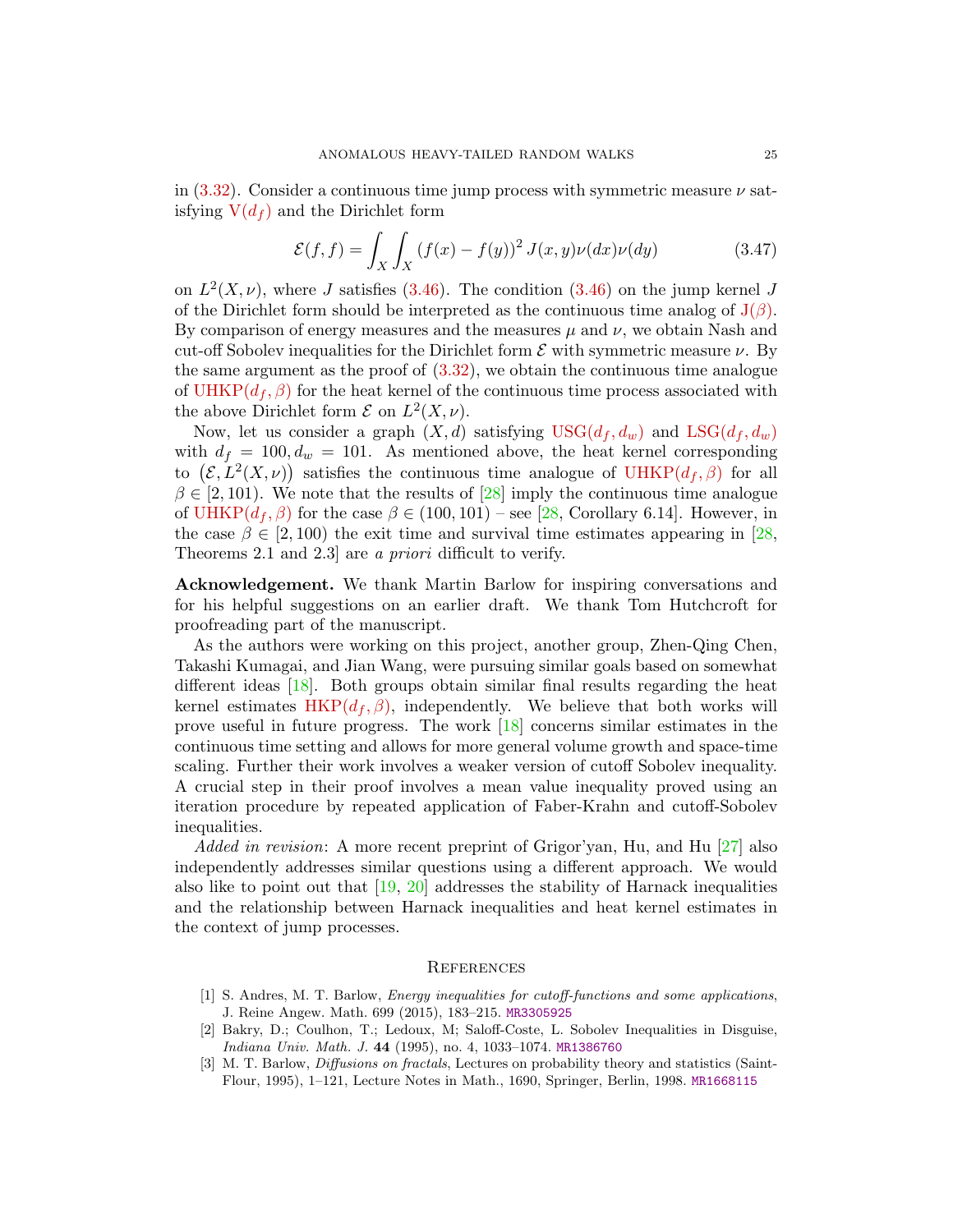- <span id="page-25-2"></span>[4] M. T. Barlow, Which values of the volume growth and escape time exponent are possible for a graph?, Rev. Mat. Iberoamericana 20 (2004), no. 1, 1–31. [MR2076770](http://www.ams.org/mathscinet-getitem?mr=2076770)
- <span id="page-25-1"></span>[5] M. T. Barlow, R. F. Bass, Brownian motion and harmonic analysis on Sierpinski carpets, Canad. J. Math. 51 (1999), no. 4, 673–744. [MR1701339](http://www.ams.org/mathscinet-getitem?mr=1701339)
- <span id="page-25-4"></span>[6] M. T. Barlow, R. F. Bass, Random walks on graphical Sierpinski carpets, Random walks and discrete potential theory (Cortona, 1997), 26–55, Sympos. Math., XXXIX, Cambridge Univ. Press, Cambridge, 1999. [MR1802425](http://www.ams.org/mathscinet-getitem?mr=1802425)
- <span id="page-25-11"></span>[7] M. T. Barlow, R. F. Bass, Stability of parabolic Harnack inequalities, Trans. Amer. Math. Soc. 356 (2004), no. 4, 1501–1533 [MR2034316](http://www.ams.org/mathscinet-getitem?mr=2034316)
- [8] M. T. Barlow, R. F. Bass, T. Kumagai, Stability of parabolic Harnack inequalities on metric measure spaces, J. Math. Soc. Japan 58 (2006), no. 2, 485–519. [MR2228569](http://www.ams.org/mathscinet-getitem?mr=2228569)
- <span id="page-25-8"></span>[9] M. T. Barlow, R. F. Bass, T. Kumagai, Parabolic Harnack inequality and heat kernel estimates for random walks with long range jumps, Math. Z. 261 (2009), 297-320. [MR2457301](http://www.ams.org/mathscinet-getitem?mr=2457301)
- <span id="page-25-3"></span>[10] M. T. Barlow, T. Coulhon, T. Kumagai, Characterization of sub-Gaussian heat kernel estimates on strongly recurrent graphs, Comm. Pure Appl. Math. 58 (2005), no. 12, 1642–1677. [MR2177164](http://www.ams.org/mathscinet-getitem?mr=2177164)
- <span id="page-25-9"></span>[11] M. T. Barlow, A. Grigor'yan, T. Kumagai, Heat kernel upper bounds for jump processes and the first exit time, J. Reine Angew. Math., 626 (2009) 135–157 [MR2492992](http://www.ams.org/mathscinet-getitem?mr=2492992)
- <span id="page-25-0"></span>[12] M. T. Barlow, E. A. Perkins, Brownian motion on the Sierpinski gasket, Probab. Theory Related Fields 79 (1988), no. 4, 543–623. [MR0966175](http://www.ams.org/mathscinet-getitem?mr=0966175)
- [13] N. H. Bingham, C. M. Goldie, and J. L. Teugels, Regular variation, Encyclopedia of Mathematics and its Applications, vol. 27, Cambridge University Press, Cambridge, 1987. [MR898871](http://www.ams.org/mathscinet-getitem?mr=898871)
- <span id="page-25-10"></span>[14] R. F. Bass, D. A. Levin, Transition probabilities for symmetric jump processes, Trans. Amer. Math. Soc. 354, no. 7 (2002), 2933-2953 [MR1895210](http://www.ams.org/mathscinet-getitem?mr=1895210)
- <span id="page-25-12"></span>[15] E. A. Carlen, S. Kusuoka, D. W. Stroock, Upper bounds for symmetric Markov transition functions, Ann. Inst. Henri Poncaré - Probab. Statist., 23 (1987), 245–287. [MR0898496](http://www.ams.org/mathscinet-getitem?mr=0898496)
- <span id="page-25-6"></span>[16] Z.-Q. Chen, T. Kumagai, Heat kernel estimates for stable-like processes on d-sets, Stochastic Process Appl. 108 (2003), 27-62. [MR2008600](http://www.ams.org/mathscinet-getitem?mr=2008600)
- <span id="page-25-7"></span>[17] Z.-Q. Chen, T. Kumagai, Heat kernel estimates for jump processes of mixed types on metric measure spaces, Stochastic Process Appl. 108 (2003), 27-62. [MR2357678](http://www.ams.org/mathscinet-getitem?mr=2357678)
- <span id="page-25-16"></span>[18] Z.-Q. Chen, T. Kumagai, J. Wang, Stability of heat kernel estimates for symmetric jump processes on metric measure spaces, [arXiv:1604.04035](http://arxiv.org/abs/1604.04035)
- <span id="page-25-18"></span>[19] Z.-Q. Chen, T. Kumagai, J. Wang, Stability of parabolic Harnack inequalities for symmetric non-local Dirichlet forms,  $arXiv:arXiv:1609.07594$ .
- <span id="page-25-19"></span>[20] Z.-Q. Chen, T. Kumagai, J. Wang, Elliptic Harnack inequalities for symmetric non-local Dirichlet forms, [arXiv:1703.09385](http://arxiv.org/abs/1703.09385).
- <span id="page-25-15"></span>[21] T. Coulhon, Ultracontractivity and Nash Type Inequalities Jour. of Func. Anal., 141, 510–539 (1996) [MR1418518](http://www.ams.org/mathscinet-getitem?mr=1418518)
- [22] T. Coulhon, A. Grigor'yan, On-diagonal lower bounds for heat kernels and Markov chains, Duke Math. J. 89 (1997), no. 1, 133–199. [MR1458975](http://www.ams.org/mathscinet-getitem?mr=1458975)
- [23] E. B. Davies, Explicit constants for Gaussian upper bounds on heat kernels, Amer. J. Math. 109 (1987), no. 2, 319333. [MR0882426](http://www.ams.org/mathscinet-getitem?mr=0882426)
- <span id="page-25-13"></span>[24] E. B. Davies, Uniformly elliptic operators with measurable coefficients, J. Funct. Anal. 132 (1995), no. 1, 141169. [MR1346221](http://www.ams.org/mathscinet-getitem?mr=1346221)
- <span id="page-25-14"></span>[25] T. Delmotte, Parabolic Harnack inequality and estimates of Markov chains on graphs, Revista Mat. Iberoamericana, 15, (1999). [MR1681641](http://www.ams.org/mathscinet-getitem?mr=1681641)
- <span id="page-25-5"></span>[26] A. Grigor'yan, Heat kernels and function theory on metric measure spaces, Heat kernels and analysis on manifolds, graphs, and metric spaces (Paris, 2002), 143–172, Contemp. Math., 338, Amer. Math. Soc., Providence, RI, 2003. [MR2039954](http://www.ams.org/mathscinet-getitem?mr=2039954)
- <span id="page-25-17"></span>[27] A. Grigor'yan, E. Hu, J. Hu, Two-sided estimates of heat kernels of jump type Dirichlet forms, preprint available at <https://www.math.uni-bielefeld.de/~grigor/gcap.pdf> (2016).